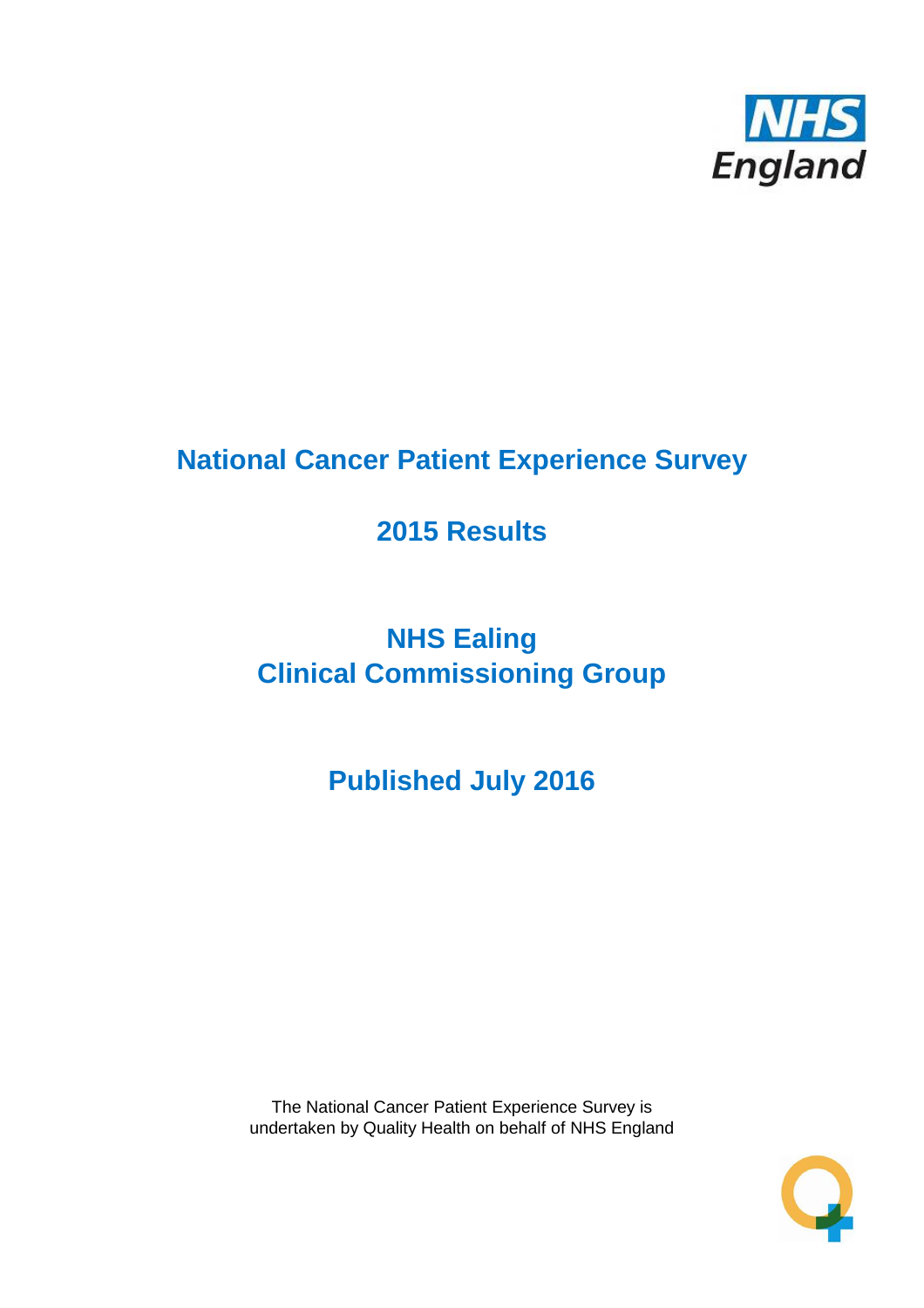### **Introduction**

The National Cancer Patient Experience Survey 2015 is the fifth iteration of the survey first undertaken in 2010. It has been designed to monitor national progress on cancer care; to provide information to drive local quality improvements; to assist commissioners and providers of cancer care; and to inform the work of the various charities and stakeholder groups supporting cancer patients.

The survey was overseen by a national Cancer Patient Experience Advisory Group. This Advisory Group set the principles and objectives of the survey programme and guided questionnaire development.

The survey was commissioned and managed by NHS England. The survey provider, Quality Health, is responsible for designing, running and analysing the survey.

Full national results and other reports are available at www.ncpes.co.uk

Further details on the survey methodology and changes to the 2015 survey can be found in the Annex. Note that a number of significant changes were made to the 2015 survey so caution should be taken in directly comparing data from the 2015 survey to the findings of the previous CPES surveys. No comparisons with previous surveys are presented in this report.

#### **This report**

The report shows how this CCG scored for each question in the survey, compared with national results. It is aimed at helping individual CCGs to understand their performance and identify areas for local improvement.

Note that responses for questions with 1-20 respondents have been suppressed. This is to protect patient confidentiality and because uncertainty around the result is too great.

#### **Data tables**

The data tables presented in this report show the following for each question:

- **Column 1** shows the number of respondents to this question
- **Column 2** shows the unadjusted 2015 score for this CCG
- **Column 3** shows the case-mix adjusted 2015 score for this CCG
- **Column 4** shows the lower limit of the expected range of scores for this CCG (the top of the pale blue section on the Comparability chart - see below)
- **Column 5** shows the upper limit of the expected range of scores for this CCG (the bottom of the dark blue section on the Comparability chart - see below)
- **Column 6** shows the National Average score for this question.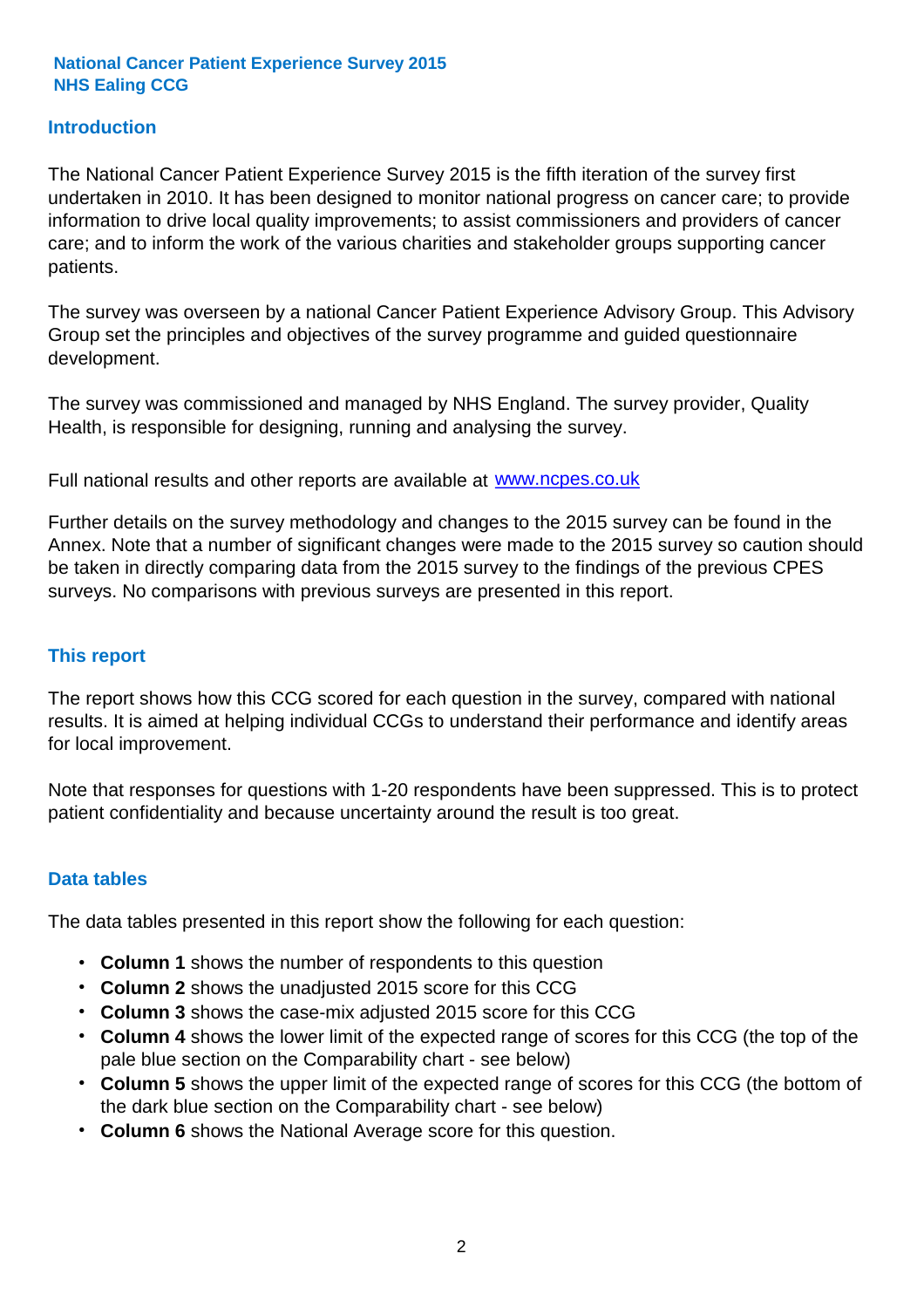Results for individual response options are presented in the detailed data tables **WWW.ncpes.co.uk** Confidence Intervals for unadjusted and case-mix adjusted data are provided in these tables.

Expected ranges and 95% Confidence Intervals highlight the uncertainty around the results. The size of the expected ranges and confidence intervals will be different for each question, and depends on the number of respondents and the range of their responses.

For further details on case-mix adjustment and the scoring methodology used, please refer to the Annex.

### **Comparability charts**

For the 2015 survey, we have adopted the CQC standard for reporting comparative performance, based on calculation of "expected ranges". This means that CCGs will be flagged as outliers only if there is statistical evidence that their scores deviate (positively or negatively) from the range of scores that would be expected for CCGs of the same size.

The Comparability charts in this report show a bar with these expected ranges (in grey), higher than expected (in dark blue), and lower than expected (in pale blue). A black dot represents the actual score of this CCG.

The same colour convention has been used in Column 3 of the Data tables.

For further details on expected ranges, please refer to the technical document at **www.ncpes.co.uk** 

#### **Tumour group tables**

The final set of tables in this report show the scores for each question for each of the 13 tumour groups, with a comparative national score for that tumour group.

These breakdowns are intended as additional information for CCGs to understand the differences between the experiences of patients with different types of cancer. The numbers are generally relatively small and may not be statistically significant. They should therefore be treated with some caution.

#### **Notes on specific questions**

Question 5 in the survey has not been scored. However, the unscored data is useful and has been published alongside the other results in this report. This question asked respondents to "tick all that apply". The results show all of the responses given including where respondents chose two or more options.

Questions used to direct respondents to different parts of the survey (questions 4, 17, 24, 27, 40, 43, 46) and other demographic and information questions are not reported.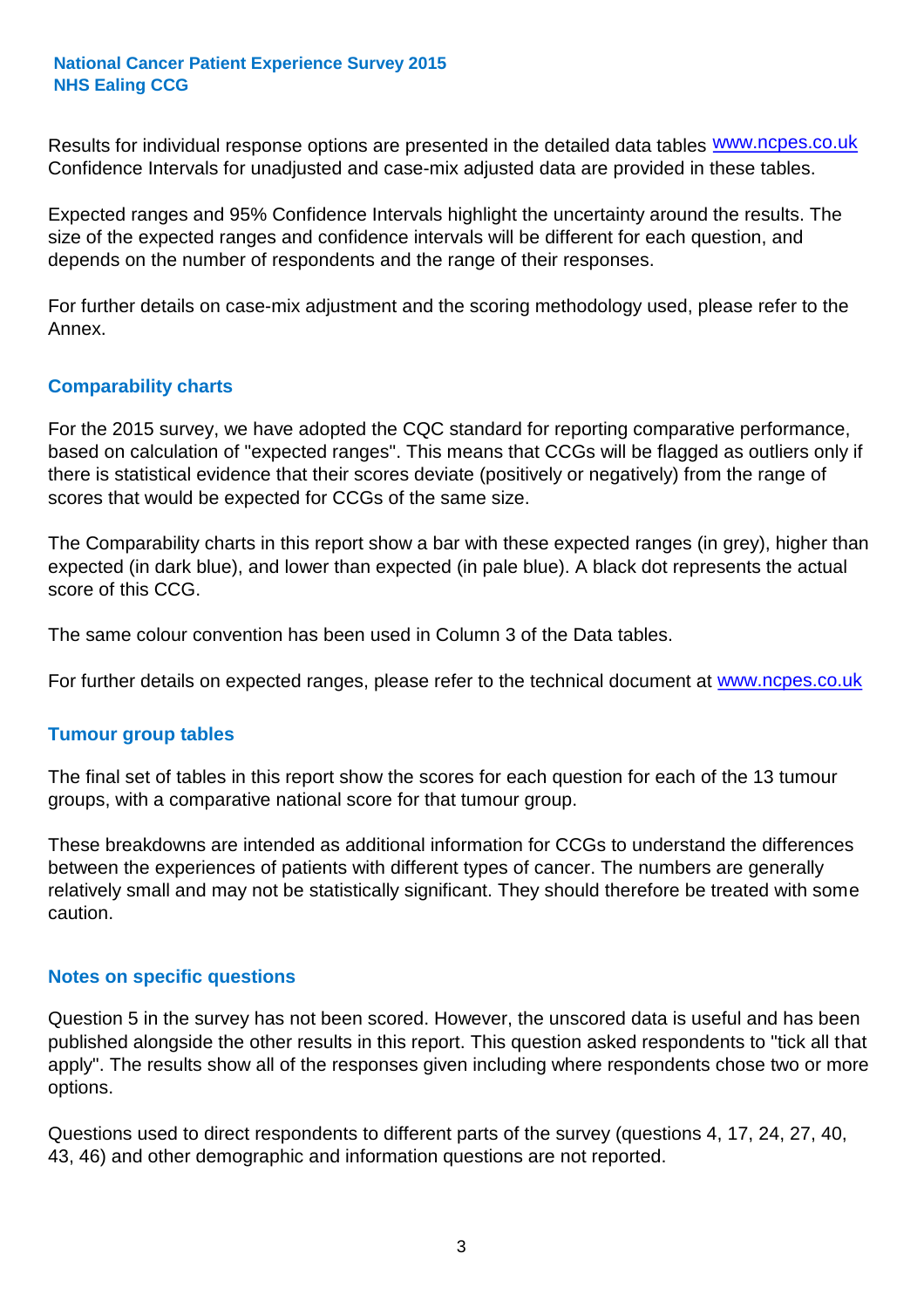#### **How to use the data**

Unadjusted data should be used to see the actual responses from patients relating to the CCG.

Case-mix adjusted data, together with expected ranges, should be used to understand whether the results are significantly higher or lower than national results.

Case-mix adjusted data, together with (case-mix adjusted) Confidence Intervals (presented in the detailed data tables **www.ncpes.co.uk**), should be used to understand whether the results are significantly higher or lower than the results for another CCG.

#### **Response rates**

Numbers of respondents by tumour group, age and gender can be found in the Annex.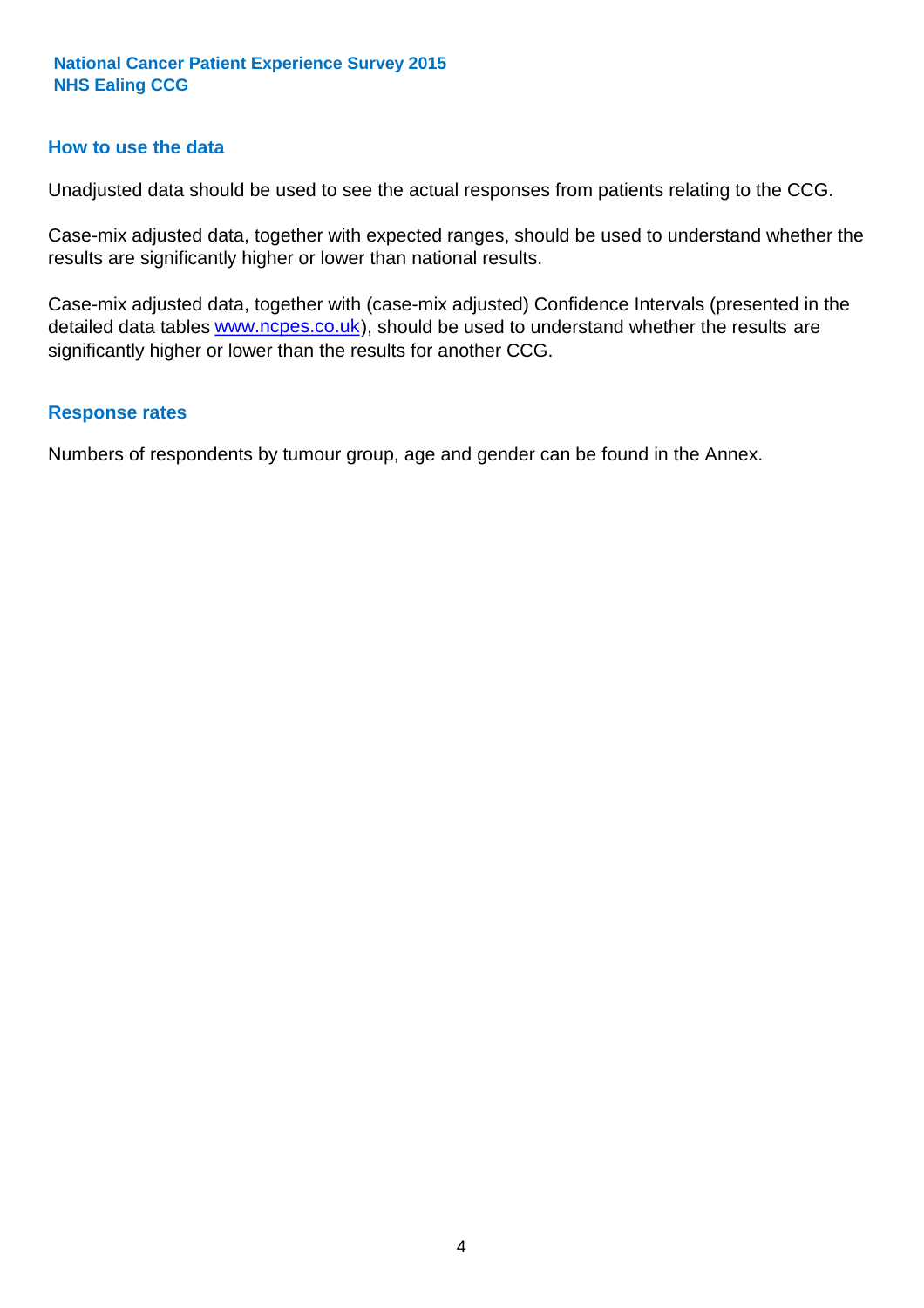# **Executive Summary**

average rating of 8.6. Asked to rate their care on a scale of zero (very poor) to 10 (very good), respondents gave an

The following questions are included in phase 1 of the Cancer Dashboard developed by Public Health England and NHS England\*:

- **71%** of respondents said that they were definitely involved as much as they wanted to be in decisions about their care and treatment
- **91%** of respondents said that they were given the name of a Clinical Nurse Specialist who would support them through their treatment
- when asked how easy or difficult it had been to contact their Clinical Nurse Specialist 83% of respondents said that it had been 'quite easy' or 'very easy'
- **83%** of respondents said that, overall, they were always treated with dignity and respect they were in hospital
- **90%** of respondents said that hospital staff told them who to contact if they were worried about their condition or treatment after they left hospital
- **60%** of respondents said that they thought the GPs and nurses at their general practice definitely did everything they could to support them while they were having cancer treatment.

Detailed results for these and other questions are set out in the sections that follow.

#### \* www.cancerdata.nhs.uk/dashboard

The questions were selected in discussion with the national Cancer Patient Experience Advisory Group and reflect four key patient experience domains: provision of information; involvement in decisions; care transition; interpersonal relations, respect and dignity. The figures presented above are all case-mix adjusted.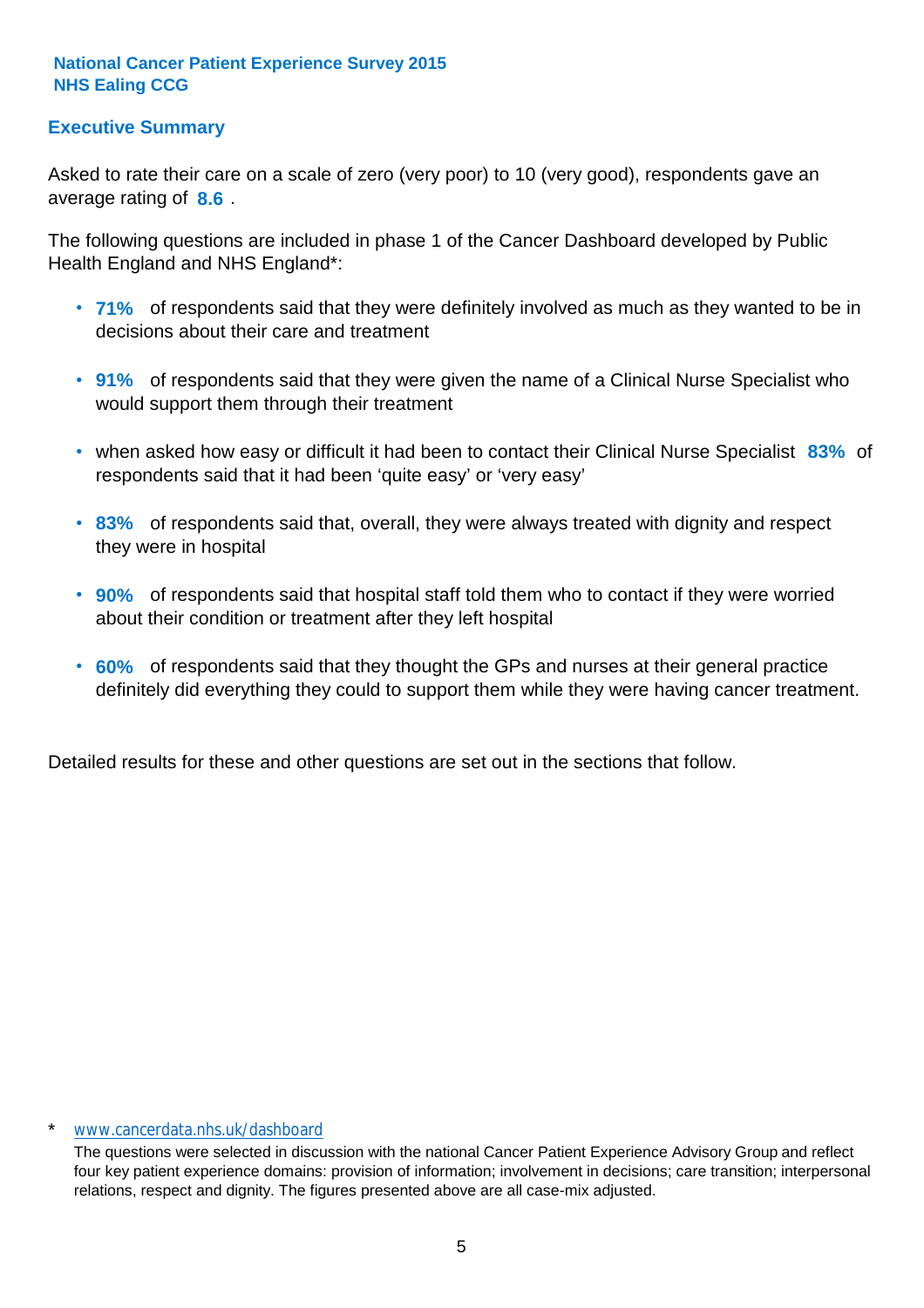# **Questions which scored outside expected range**

|                 |                                                                                            |                                          |                                    | 2015 Case-mix Adjusted              |                                     |                              |
|-----------------|--------------------------------------------------------------------------------------------|------------------------------------------|------------------------------------|-------------------------------------|-------------------------------------|------------------------------|
| Question        |                                                                                            | respondents<br>for this CCG<br>Number of | Percentage for<br>this CCG<br>2015 | Lower limit of<br>expected<br>range | Upper limit of<br>expected<br>range | Average<br>Score<br>National |
|                 | Finding out what was wrong with you                                                        |                                          |                                    |                                     |                                     |                              |
| Q8              | Patient told they could bring a family member or friend when<br>first told they had cancer | 211                                      | 71%                                | 73%                                 | 84%                                 | 79%                          |
| Q <sub>9</sub>  | Patient felt they were told sensitively that they had cancer                               | 266                                      | 80%                                | 80%                                 | 89%                                 | 84%                          |
|                 | Deciding the best treatment for you                                                        |                                          |                                    |                                     |                                     |                              |
| Q13             | Possible side effects explained in an understandable way                                   | 258                                      | 67%                                | 67%                                 | 78%                                 | 73%                          |
| Q16             | Patient definitely involved in decisions about care and treatment                          | 252                                      | 71%                                | 72%                                 | 83%                                 | 78%                          |
|                 | Support for people with cancer                                                             |                                          |                                    |                                     |                                     |                              |
| Q <sub>23</sub> | Hospital staff told patient they could get free prescriptions                              | 147                                      | 71%                                | 74%                                 | 87%                                 | 80%                          |
|                 | Hospital care as an inpatient                                                              |                                          |                                    |                                     |                                     |                              |
| Q28             | Groups of doctors or nurses did not talk in front of patient as if<br>they were not there  | 162                                      | 74%                                | 75%                                 | 87%                                 | 81%                          |
| Q29             | Patient had confidence and trust in all doctors treating them                              | 161                                      | 75%                                | 78%                                 | 90%                                 | 84%                          |
| Q30             | Patient's family or someone close definitely had opportunity to<br>talk to doctor          | 134                                      | 63%                                | 64%                                 | 80%                                 | 72%                          |
| Q38             | Given clear written information about what should / should not<br>do post discharge        | 147                                      | 77%                                | 79%                                 | 90%                                 | 84%                          |
|                 | Hospital care as a day patient / outpatient                                                |                                          |                                    |                                     |                                     |                              |
| Q41             | Patient was able to discuss worries or fears with staff during<br>visit                    | 199                                      | 63%                                | 64%                                 | 77%                                 | 70%                          |
| Q44             | Beforehand patient had all information needed about<br>radiotherapy treatment              | 71                                       | 78%                                | 78%                                 | 94%                                 | 86%                          |
|                 | Your overall NHS care                                                                      |                                          |                                    |                                     |                                     |                              |
| Q58             | Taking part in cancer research discussed with patient                                      | 252                                      | 39%                                | 21%                                 | 36%                                 | 28%                          |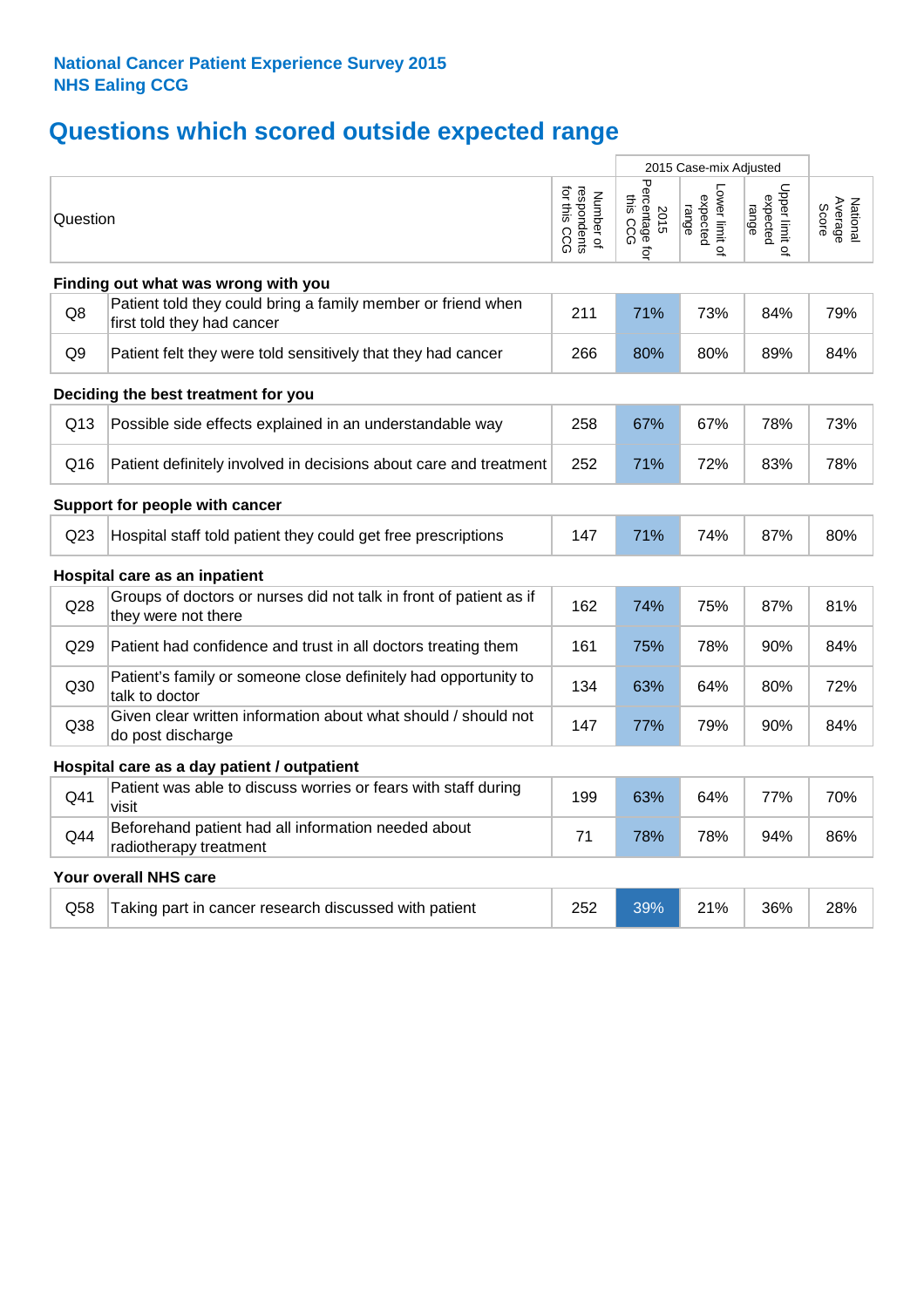# **CCG results**

# **Seeing your GP**



|                |                                                                |                                              |                             |               | 2015 Case-mix Adjusted     |                            |                        |
|----------------|----------------------------------------------------------------|----------------------------------------------|-----------------------------|---------------|----------------------------|----------------------------|------------------------|
|                | Question                                                       | respondents<br>Number<br>$\overline{\sigma}$ | 2015<br>Unadjusted<br>Score | 2015<br>Score | Expected<br>range<br>lower | Expected<br>range<br>nbber | National Average Score |
| Q <sub>1</sub> | Saw GP once / twice before being told had to go to<br>hospital | 182                                          | 67%                         | 72%           | 70%                        | 82%                        | 76%                    |
| Q2             | Patient thought they were seen as soon as necessary            | 264                                          | 80%                         | 83%           | 78%                        | 87%                        | 82%                    |

|                |                                                                             |                                                       | No. |
|----------------|-----------------------------------------------------------------------------|-------------------------------------------------------|-----|
|                | Beforehand, did you have all the<br>information you needed about your test? | Yes                                                   | 198 |
|                |                                                                             | No, I would have liked more written information       | 10  |
| Q <sub>5</sub> |                                                                             | No, I would have liked more <b>verbal</b> information | 13  |
|                |                                                                             | I did not need / want any information                 | 9   |
|                |                                                                             | Don't know / can't remember                           | 10  |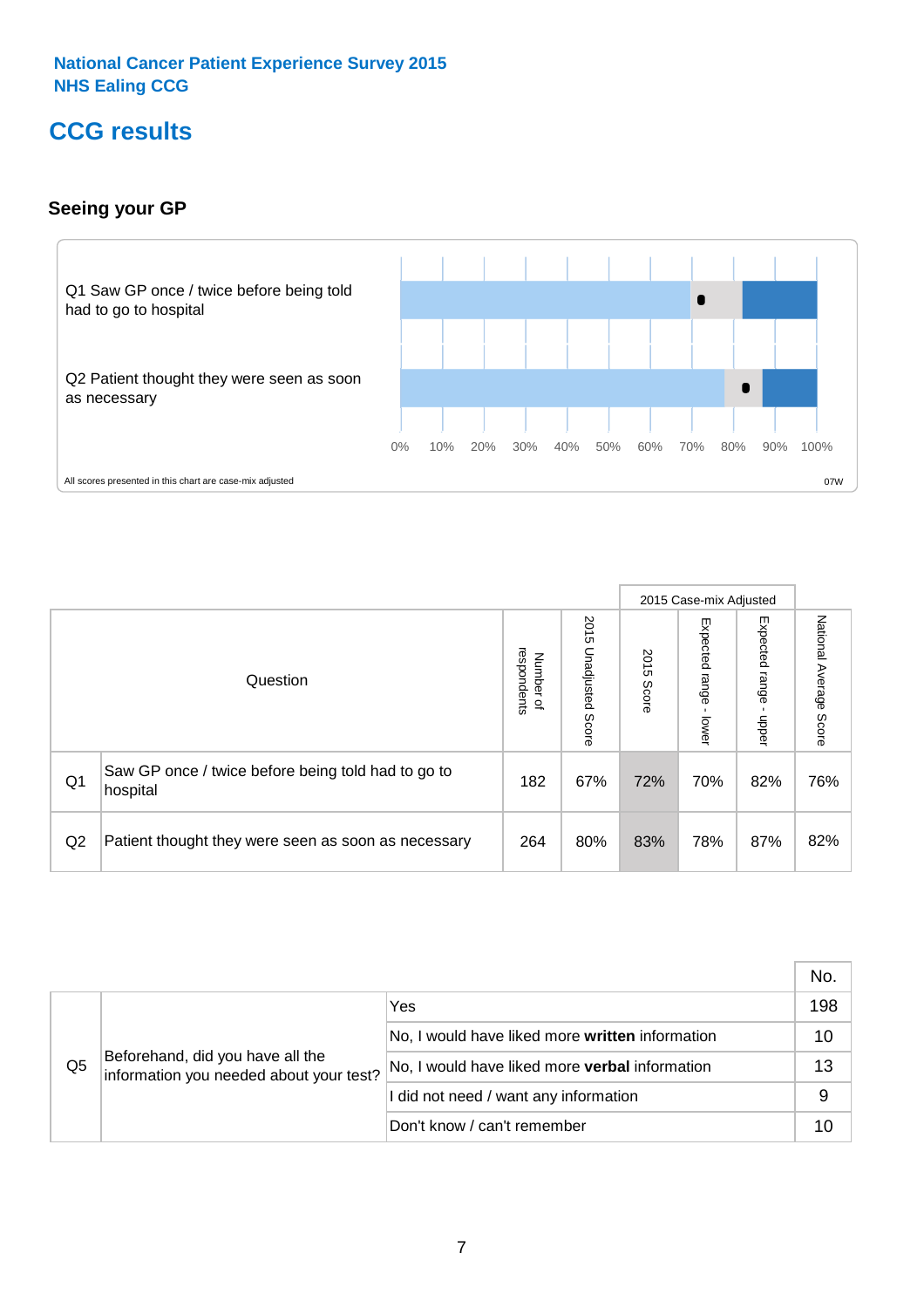# **Diagnostic tests**



|                |                                                                       |                                       |                             |               | 2015 Case-mix Adjusted       |                         |                           |
|----------------|-----------------------------------------------------------------------|---------------------------------------|-----------------------------|---------------|------------------------------|-------------------------|---------------------------|
|                | Question                                                              | respondents<br>Number<br>$\mathbf{Q}$ | 2015<br>Unadjusted<br>Score | 2015<br>Score | Expected<br>I range<br>lower | Expected range<br>nbber | National Average<br>Score |
| Q <sub>6</sub> | The length of time waiting for the test to be done was<br>about right | 220                                   | 86%                         | 88%           | 82%                          | 91%                     | 87%                       |
| Q7             | Given complete explanation of test results in<br>understandable way   | 220                                   | 74%                         | 77%           | 73%                          | 84%                     | 79%                       |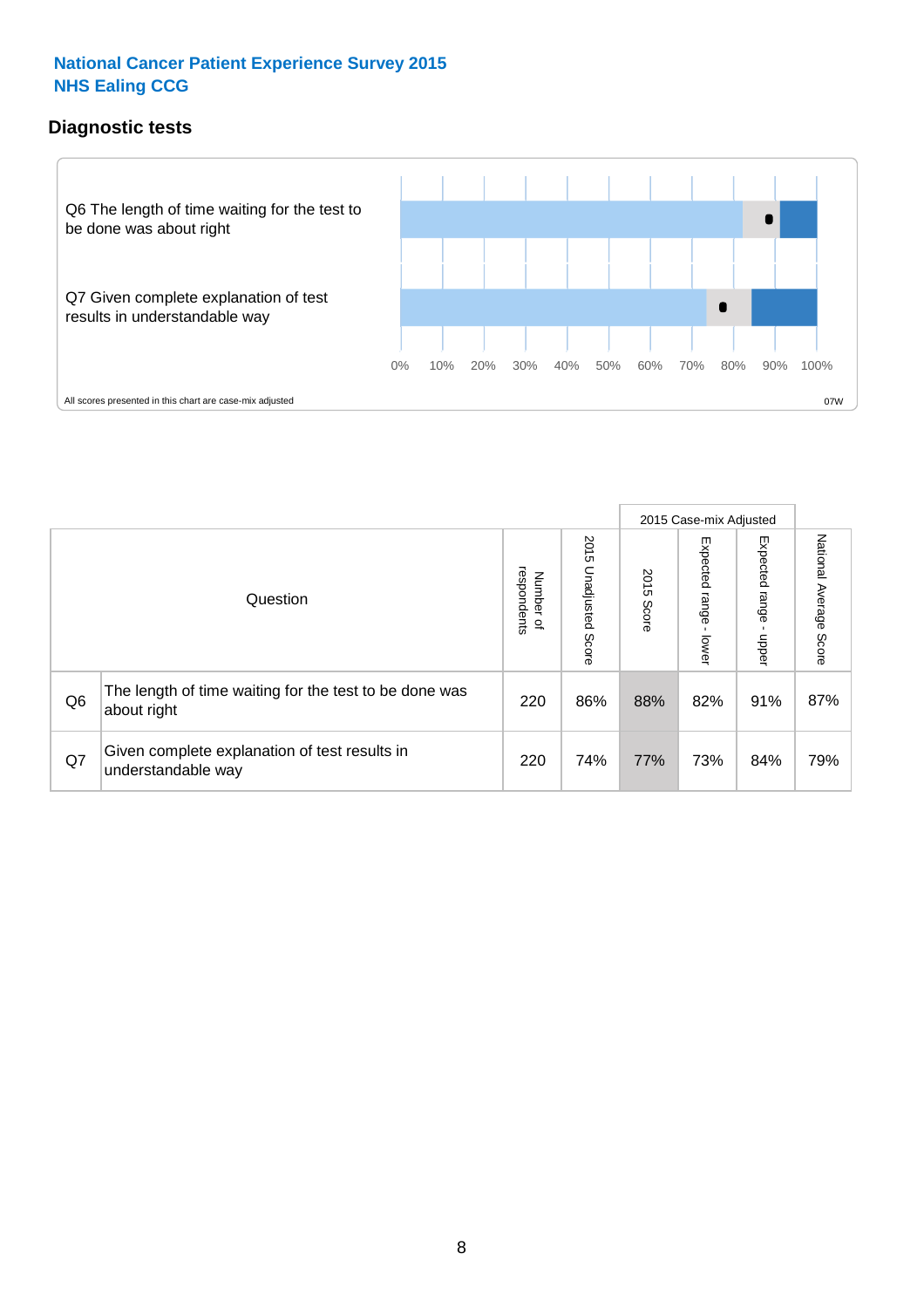#### **Finding out what was wrong with you**



|                |                                                                                            |                          |                       |               | 2015 Case-mix Adjusted                  |                           |                        |
|----------------|--------------------------------------------------------------------------------------------|--------------------------|-----------------------|---------------|-----------------------------------------|---------------------------|------------------------|
|                | Question                                                                                   | respondents<br>Number of | 2015 Unadjusted Score | 2015<br>Score | Expected range<br>$\mathbf{L}$<br>lower | Expected range -<br>nbber | National Average Score |
| Q8             | Patient told they could bring a family member or friend<br>when first told they had cancer | 211                      | 71%                   | 71%           | 73%                                     | 84%                       | 79%                    |
| Q <sub>9</sub> | Patient felt they were told sensitively that they had cancer                               | 266                      | 79%                   | 80%           | 80%                                     | 89%                       | 84%                    |
| Q10            | Patient completely understood the explanation of what<br>was wrong                         | 268                      | 69%                   | 72%           | 68%                                     | 78%                       | 73%                    |
| Q11            | Patient given easy to understand written information<br>about the type of cancer they had  | 233                      | 68%                   | 71%           | 66%                                     | 77%                       | 72%                    |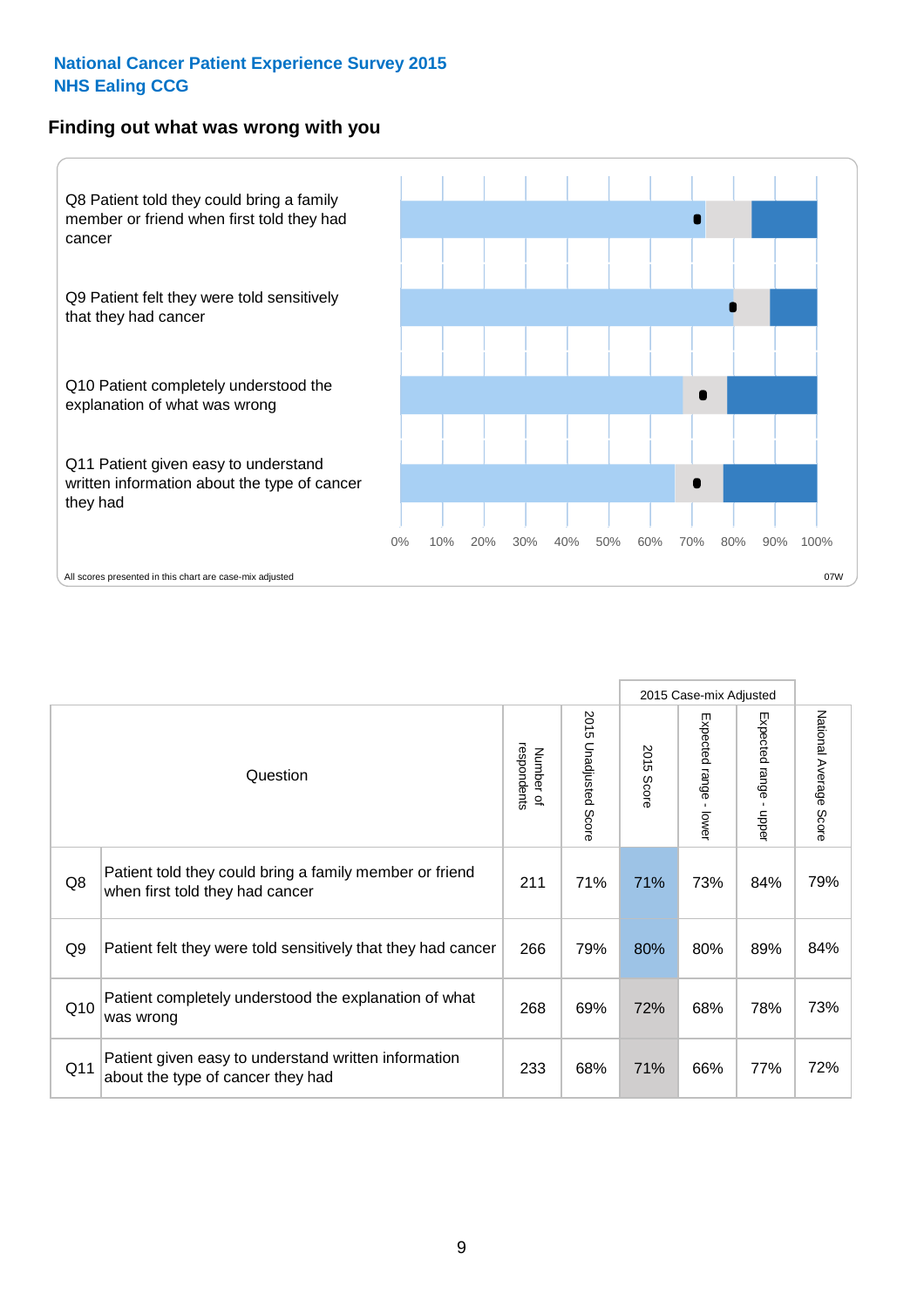# **Finding out what was wrong with you**



|     |                                                                                         |                          |                          |            | 2015 Case-mix Adjusted                  |                           |                        |
|-----|-----------------------------------------------------------------------------------------|--------------------------|--------------------------|------------|-----------------------------------------|---------------------------|------------------------|
|     | Question                                                                                | respondents<br>Number of | 2015<br>Unadjusted Score | 2015 Score | Expected range<br>$\mathbf{r}$<br>lower | Expected range -<br>nbber | National Average Score |
| Q12 | Patient felt that treatment options were completely<br>explained                        | 236                      | 79%                      | 80%        | 78%                                     | 87%                       | 83%                    |
| Q13 | Possible side effects explained in an understandable way                                | 258                      | 66%                      | 67%        | 67%                                     | 78%                       | 73%                    |
| Q14 | Patient given practical advice and support in dealing with<br>side effects of treatment | 253                      | 62%                      | 63%        | 60%                                     | 72%                       | 66%                    |
| Q15 | Patient definitely told about side effects that could affect<br>them in the future      | 234                      | 50%                      | 51%        | 48%                                     | 61%                       | 54%                    |
| Q16 | Patient definitely involved in decisions about care and<br>treatment                    | 252                      | 68%                      | 71%        | 72%                                     | 83%                       | 78%                    |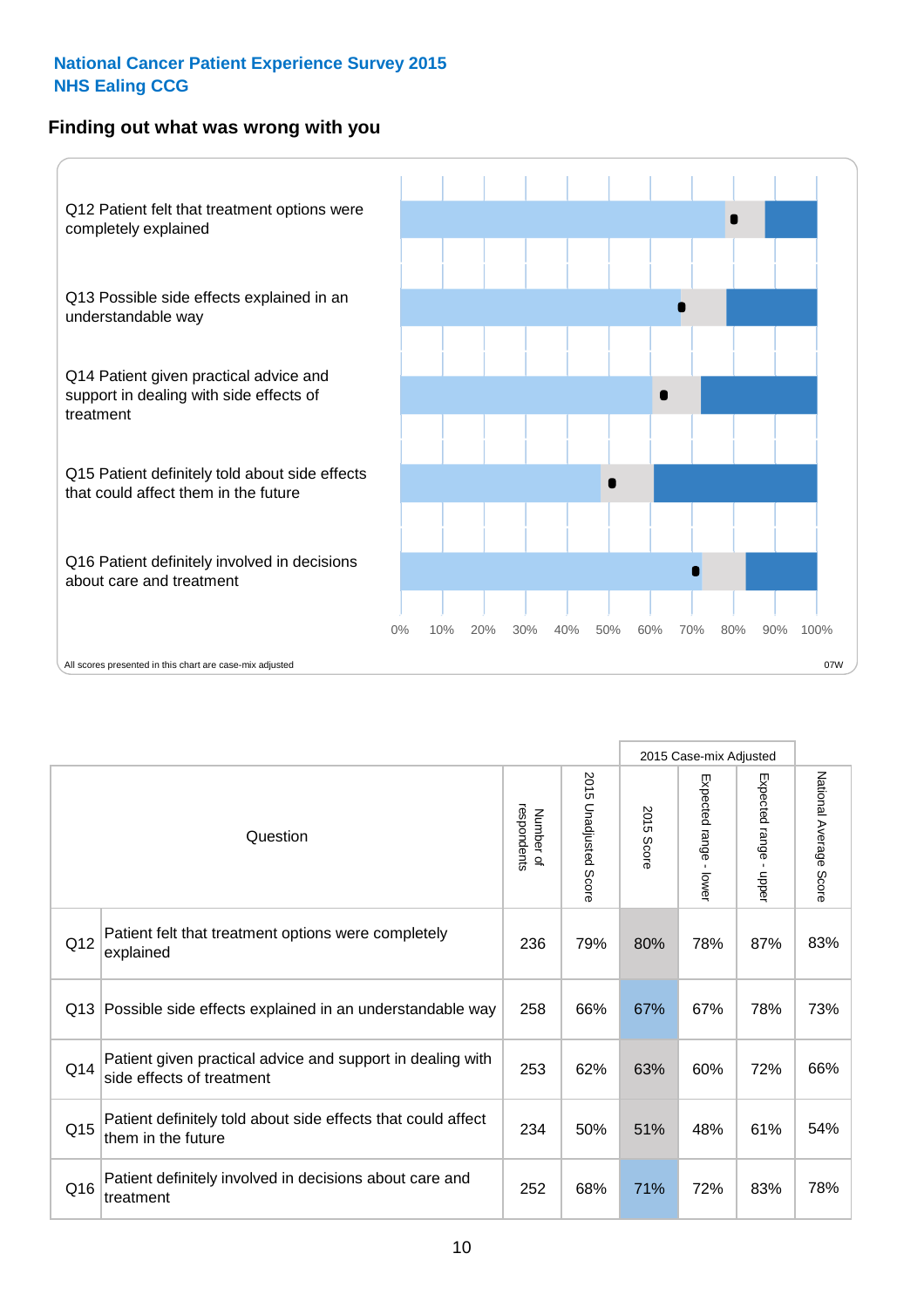# **Clinical Nurse Specialist**



|     |                                                                                     |                          |                       |               | 2015 Case-mix Adjusted  |                         |                        |
|-----|-------------------------------------------------------------------------------------|--------------------------|-----------------------|---------------|-------------------------|-------------------------|------------------------|
|     | Question                                                                            | Number of<br>respondents | 2015 Unadjusted Score | 2015<br>Score | Expected range<br>lower | Expected range<br>nbber | National Average Score |
| Q17 | Patient given the name of the CNS who would support<br>them through their treatment | 257                      | 91%                   | 91%           | 86%                     | 94%                     | 90%                    |
| Q18 | Patient found it easy to contact their CNS                                          | 211                      | 82%                   | 83%           | 81%                     | 92%                     | 87%                    |
| Q19 | Get understandable answers to important questions all or<br>most of the time        | 199                      | 85%                   | 87%           | 84%                     | 93%                     | 89%                    |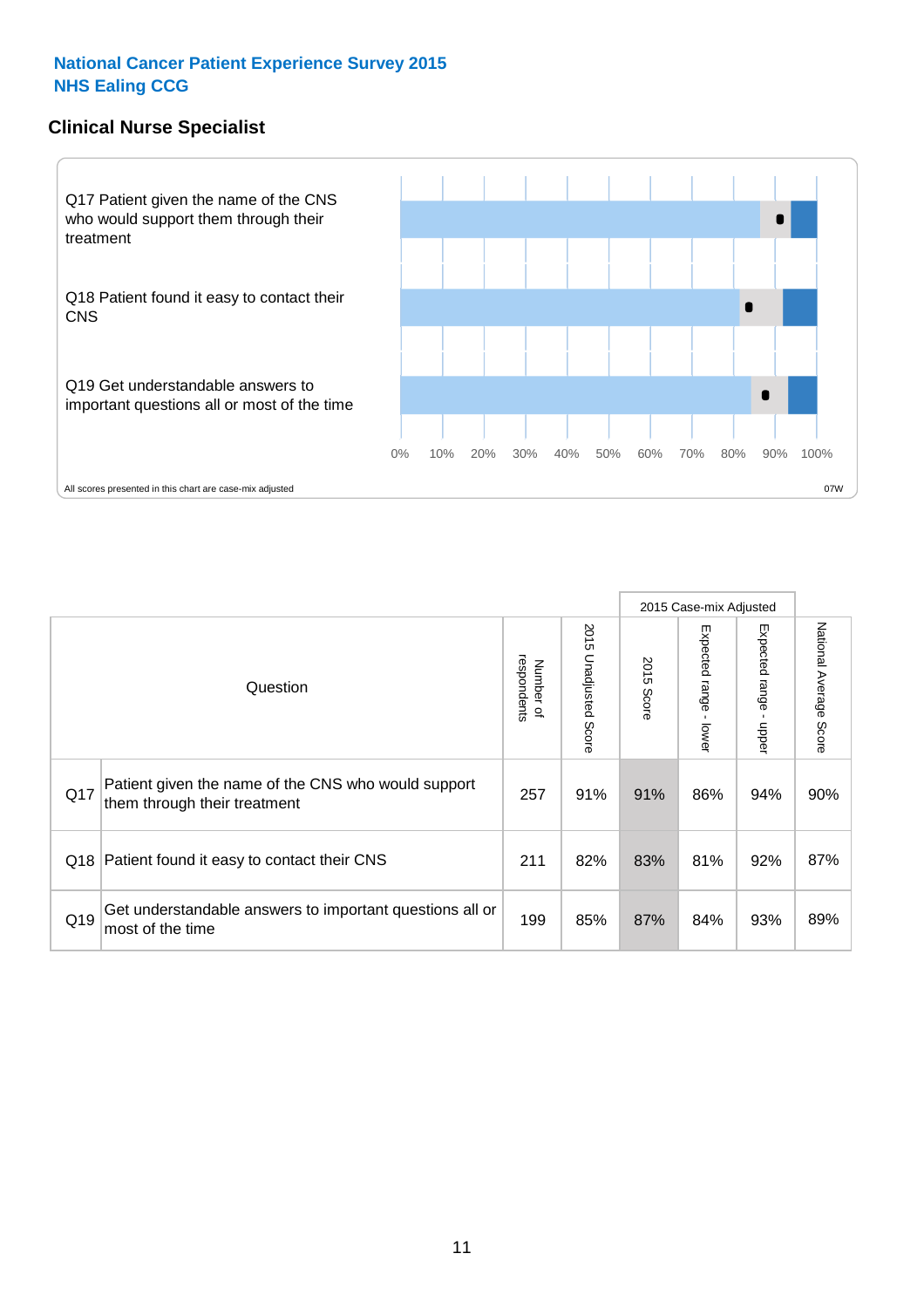# **Support for people with cancer**



|                 |                                                                                            |                          |                                 |               | 2015 Case-mix Adjusted  |                                           |                        |
|-----------------|--------------------------------------------------------------------------------------------|--------------------------|---------------------------------|---------------|-------------------------|-------------------------------------------|------------------------|
|                 | Question                                                                                   | respondents<br>Number of | 2015<br><b>Unadjusted Score</b> | 2015<br>Score | Expected range<br>lower | Expected range<br>$\blacksquare$<br>nbber | National Average Score |
| Q20             | Hospital staff gave information about support groups                                       | 197                      | 81%                             | 83%           | 77%                     | 89%                                       | 83%                    |
| Q <sub>21</sub> | Hospital staff gave information about impact cancer could<br>have on day to day activities | 187                      | 82%                             | 83%           | 75%                     | 86%                                       | 81%                    |
| Q22             | Hospital staff gave information on getting financial help                                  | 157                      | 48%                             | 49%           | 47%                     | 63%                                       | 55%                    |
| Q <sub>23</sub> | Hospital staff told patient they could get free prescriptions                              | 147                      | 72%                             | 71%           | 74%                     | 87%                                       | 80%                    |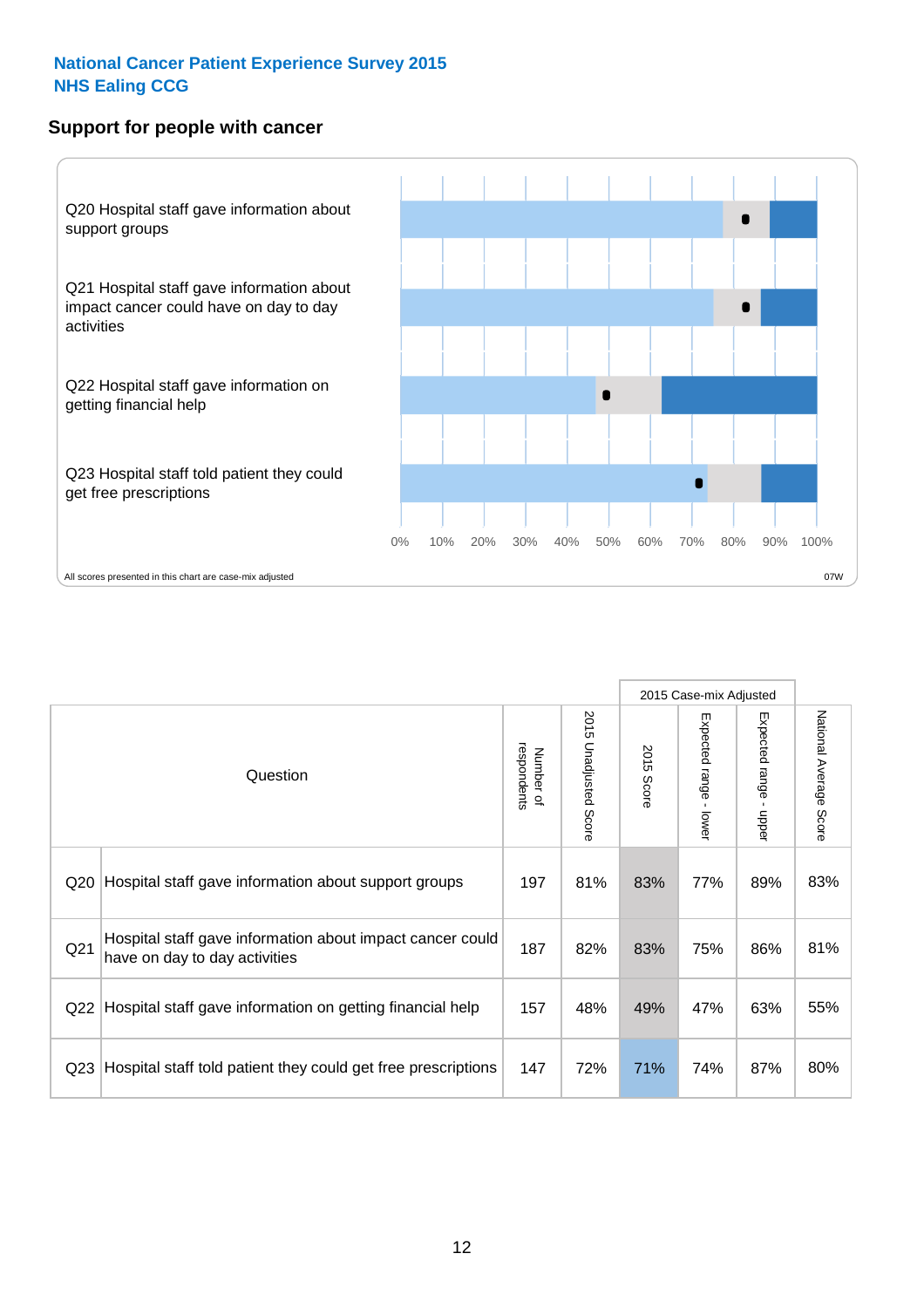# **Operations**



|     |                                                                 |                                   |                             |                   | 2015 Case-mix Adjusted     |                            |                              |
|-----|-----------------------------------------------------------------|-----------------------------------|-----------------------------|-------------------|----------------------------|----------------------------|------------------------------|
|     | Question                                                        | respondents<br>Number<br>$\Omega$ | 2015<br>Unadjusted<br>Score | 201<br>c<br>Score | Expected<br>range<br>lower | Expected<br>range<br>doper | National<br>Average<br>Score |
| Q26 | Staff explained how operation had gone in<br>understandable way | 129                               | 69%                         | 71%               | 70%                        | 85%                        | 78%                          |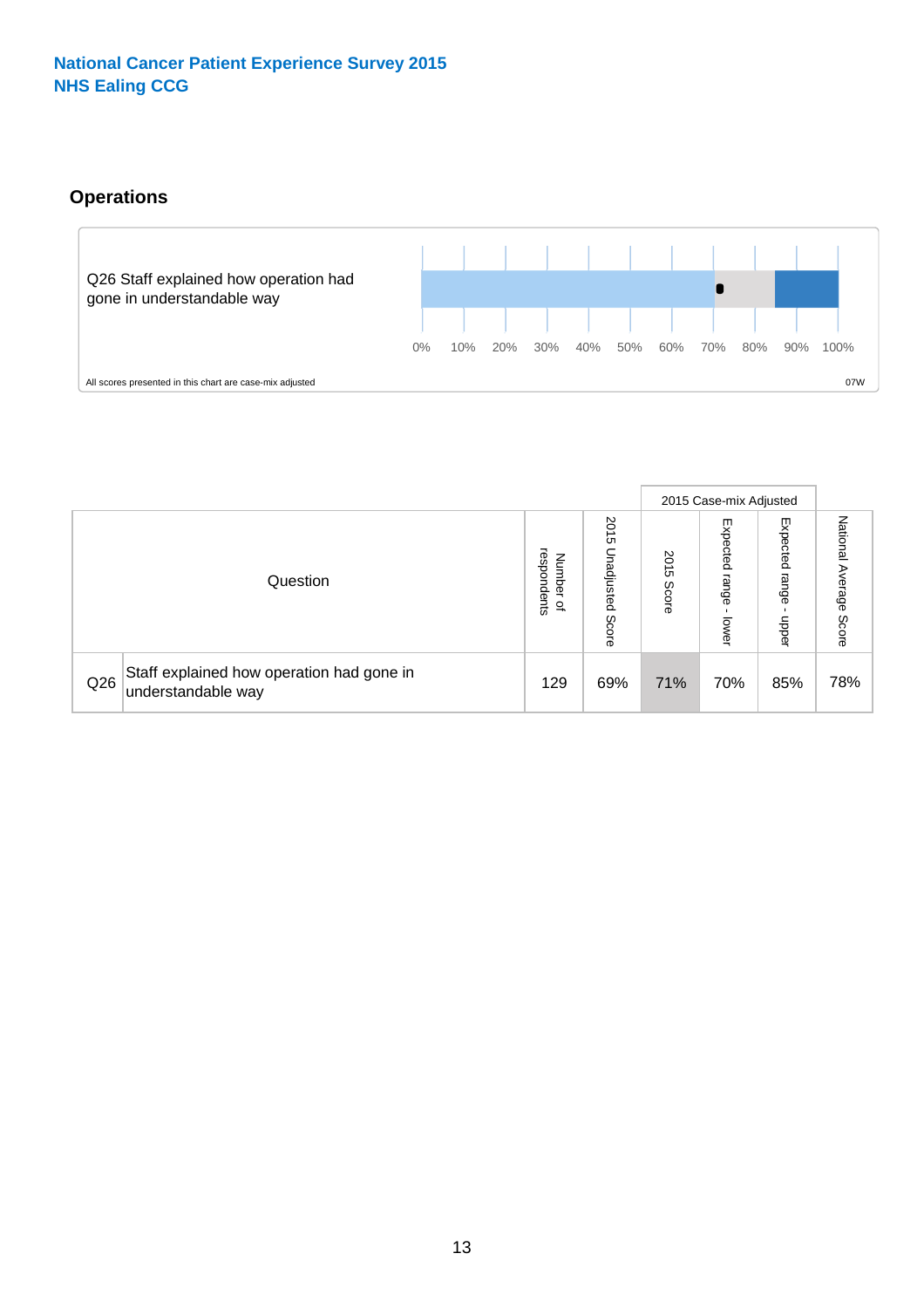# **Hospital care as an inpatient (Part 1 of 3)**



All scores presented in this chart are case-mix adjusted on the extent of the second percentage scores presented in this chart are case-mix adjusted on  $\sim$  07W

|                 |                                                                                           |                          |                                 |               | 2015 Case-mix Adjusted                    |                                           |                        |
|-----------------|-------------------------------------------------------------------------------------------|--------------------------|---------------------------------|---------------|-------------------------------------------|-------------------------------------------|------------------------|
|                 | Question                                                                                  | respondents<br>Number of | 2015<br><b>Unadjusted Score</b> | 2015<br>Score | Expected range<br>$\blacksquare$<br>lower | Expected range<br>$\blacksquare$<br>nbber | National Average Score |
| Q28             | Groups of doctors or nurses did not talk in front of patient<br>as if they were not there | 162                      | 70%                             | 74%           | 75%                                       | 87%                                       | 81%                    |
| Q29             | Patient had confidence and trust in all doctors treating<br>them                          | 161                      | 73%                             | 75%           | 78%                                       | 90%                                       | 84%                    |
| Q30             | Patient's family or someone close definitely had<br>opportunity to talk to doctor         | 134                      | 63%                             | 63%           | 64%                                       | 80%                                       | 72%                    |
| Q <sub>31</sub> | Patient had confidence and trust in all ward nurses                                       | 162                      | 67%                             | 69%           | 66%                                       | 79%                                       | 72%                    |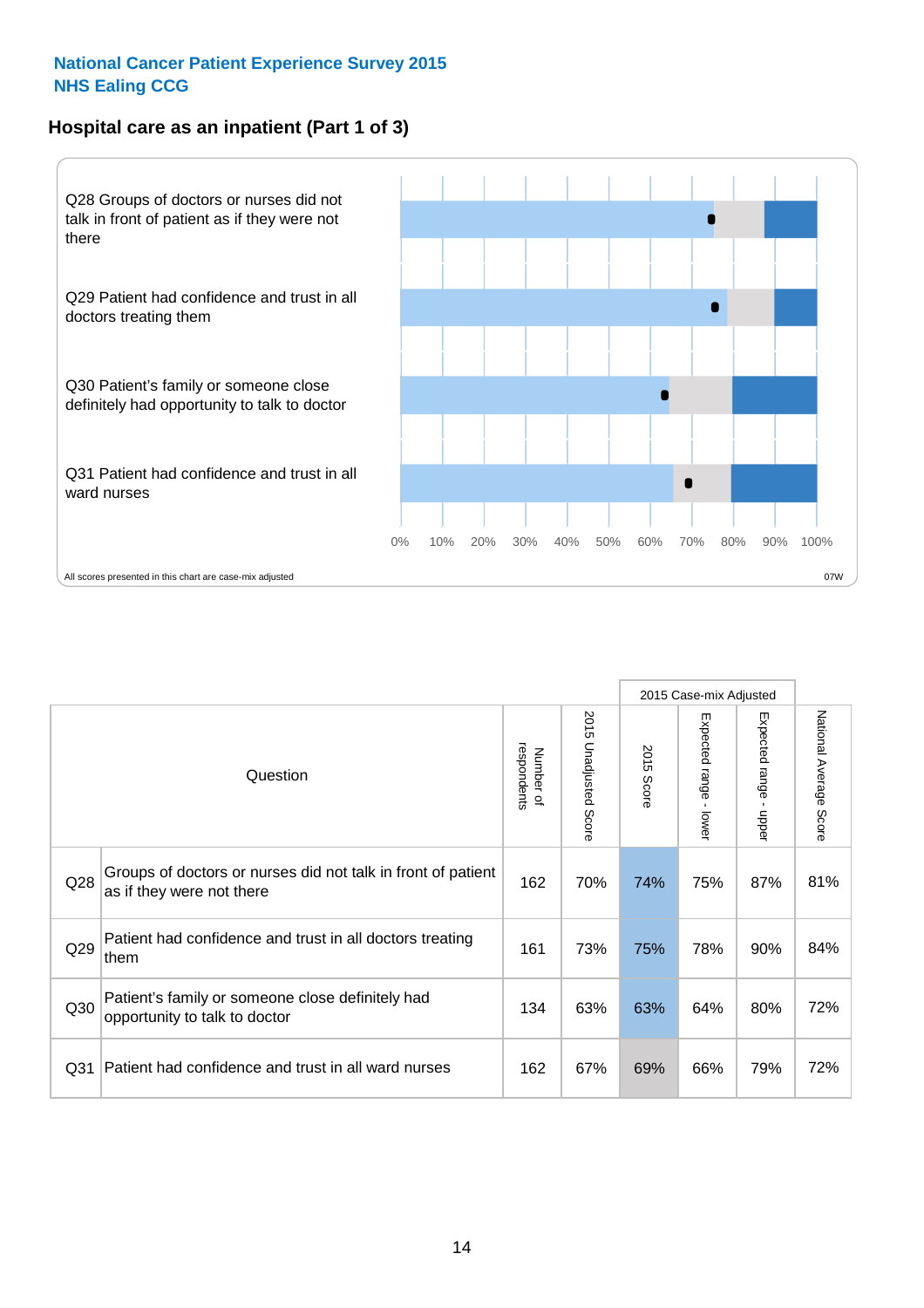# **Hospital care as an inpatient (Part 2 of 3)**



| Question                                                                | respondents<br>Number of | 2015 Unadjusted<br>Score | 2015<br>Score | Expected range - lower | Expected range<br>$\blacksquare$<br>nbber | National Average<br>Score |
|-------------------------------------------------------------------------|--------------------------|--------------------------|---------------|------------------------|-------------------------------------------|---------------------------|
| Always / nearly always enough nurses on duty                            | 163                      | 64%                      | 67%           | 59%                    | 73%                                       | 66%                       |
| All staff asked patient what name they preferred to be<br>called by     | 161                      | 59%                      | 61%           | 56%                    | 77%                                       | 67%                       |
| Always given enough privacy when discussing condition<br>or treatment   | 160                      | 80%                      | 81%           | 79%                    | 90%                                       | 85%                       |
| Patient was able to discuss worries or fears with staff<br>during visit | 129                      | 43%                      | 46%           | 43%                    | 60%                                       | 52%                       |
| Q33<br>Q34                                                              | Q32                      |                          |               |                        |                                           | 2015 Case-mix Adjusted    |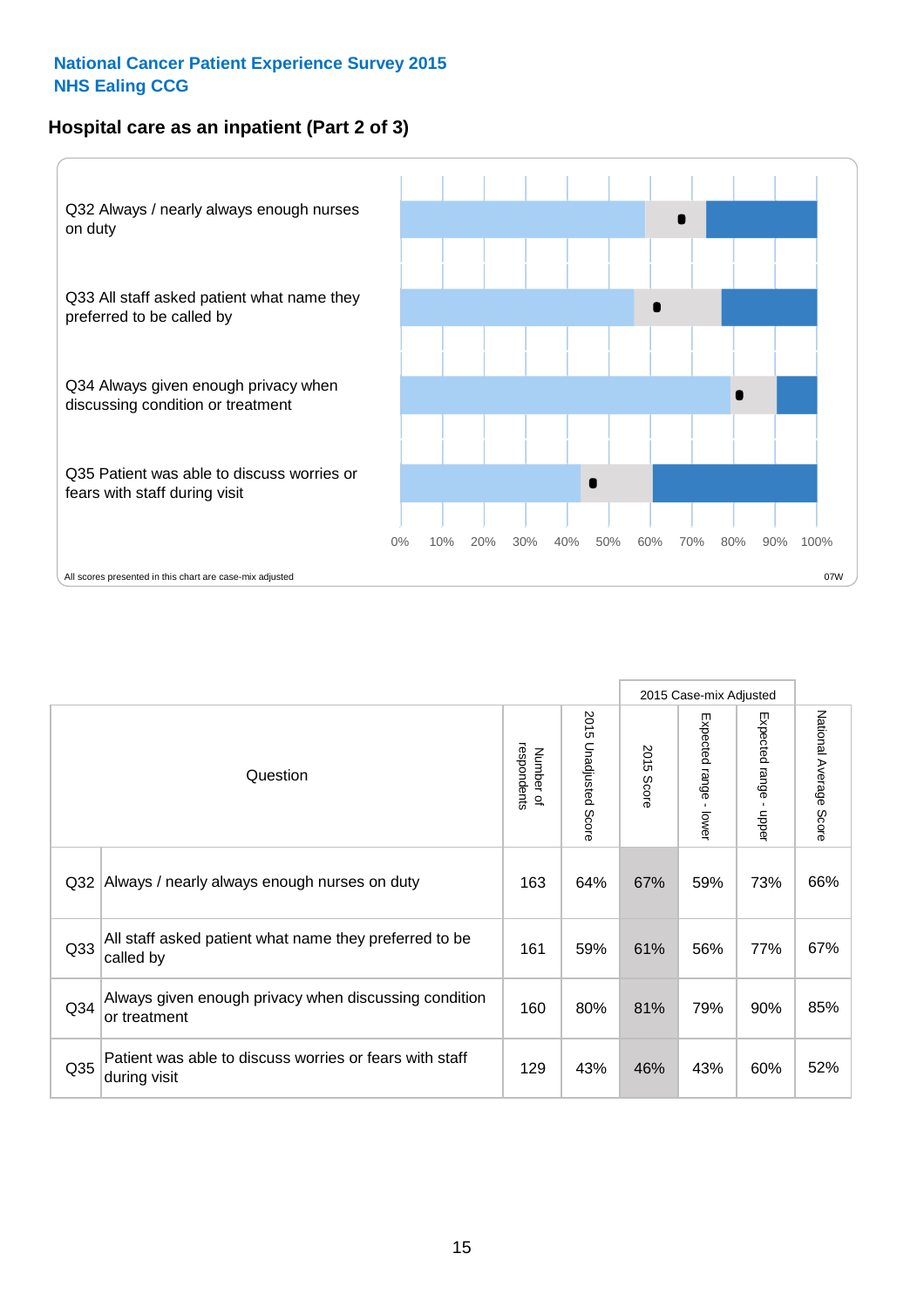# **Hospital care as an inpatient (Part 3 of 3)**



|     |                                                                                     |                          |                                 |               | 2015 Case-mix Adjusted                  |                                           |                        |
|-----|-------------------------------------------------------------------------------------|--------------------------|---------------------------------|---------------|-----------------------------------------|-------------------------------------------|------------------------|
|     | Question                                                                            | Number of<br>respondents | 2015<br><b>Unadjusted Score</b> | 2015<br>Score | Expected range<br>$\mathbf{I}$<br>lower | Expected range<br>$\blacksquare$<br>nbber | National Average Score |
| Q36 | Hospital staff definitely did everything to help control pain                       | 152                      | 82%                             | 85%           | 78%                                     | 90%                                       | 84%                    |
| Q37 | Always treated with respect and dignity by staff                                    | 162                      | 81%                             | 83%           | 82%                                     | 93%                                       | 87%                    |
| Q38 | Given clear written information about what should / should<br>not do post discharge | 147                      | 76%                             | 77%           | 79%                                     | 90%                                       | 84%                    |
| Q39 | Staff told patient who to contact if worried post discharge                         | 155                      | 88%                             | 90%           | 90%                                     | 98%                                       | 94%                    |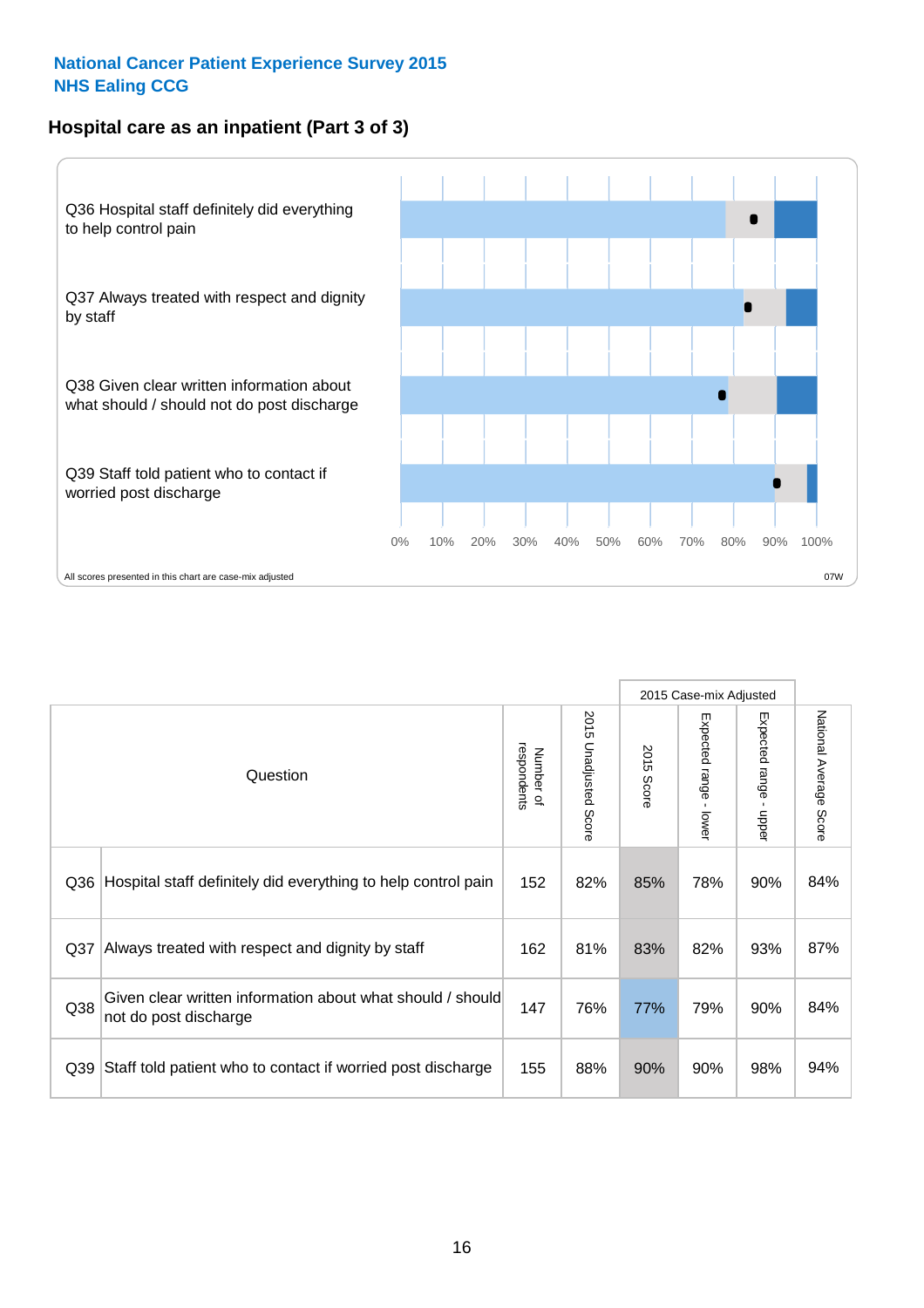# **Hospital care as a day patient / outpatient (Part 1 of 2)**



|     |                                                                                    |                          |                                 | 2015 Case-mix Adjusted |                                         |                                         |                        |
|-----|------------------------------------------------------------------------------------|--------------------------|---------------------------------|------------------------|-----------------------------------------|-----------------------------------------|------------------------|
|     | Question                                                                           | respondents<br>Number of | 2015<br><b>Unadjusted Score</b> | 2015<br><b>Score</b>   | Expected range<br>$\mathbf{r}$<br>lower | Expected range<br>$\mathbf{I}$<br>nbber | National Average Score |
| Q41 | Patient was able to discuss worries or fears with staff<br>during visit            | 199                      | 60%                             | 63%                    | 64%                                     | 77%                                     | 70%                    |
| Q42 | Doctor had the right notes and other documentation with<br>them                    | 227                      | 96%                             | 96%                    | 93%                                     | 98%                                     | 96%                    |
| Q44 | Beforehand patient had all information needed about<br>radiotherapy treatment      | 71                       | 76%                             | 78%                    | 78%                                     | 94%                                     | 86%                    |
| Q45 | Patient given understandable information about whether<br>radiotherapy was working | 61                       | 52%                             | 52%                    | 47%                                     | 72%                                     | 60%                    |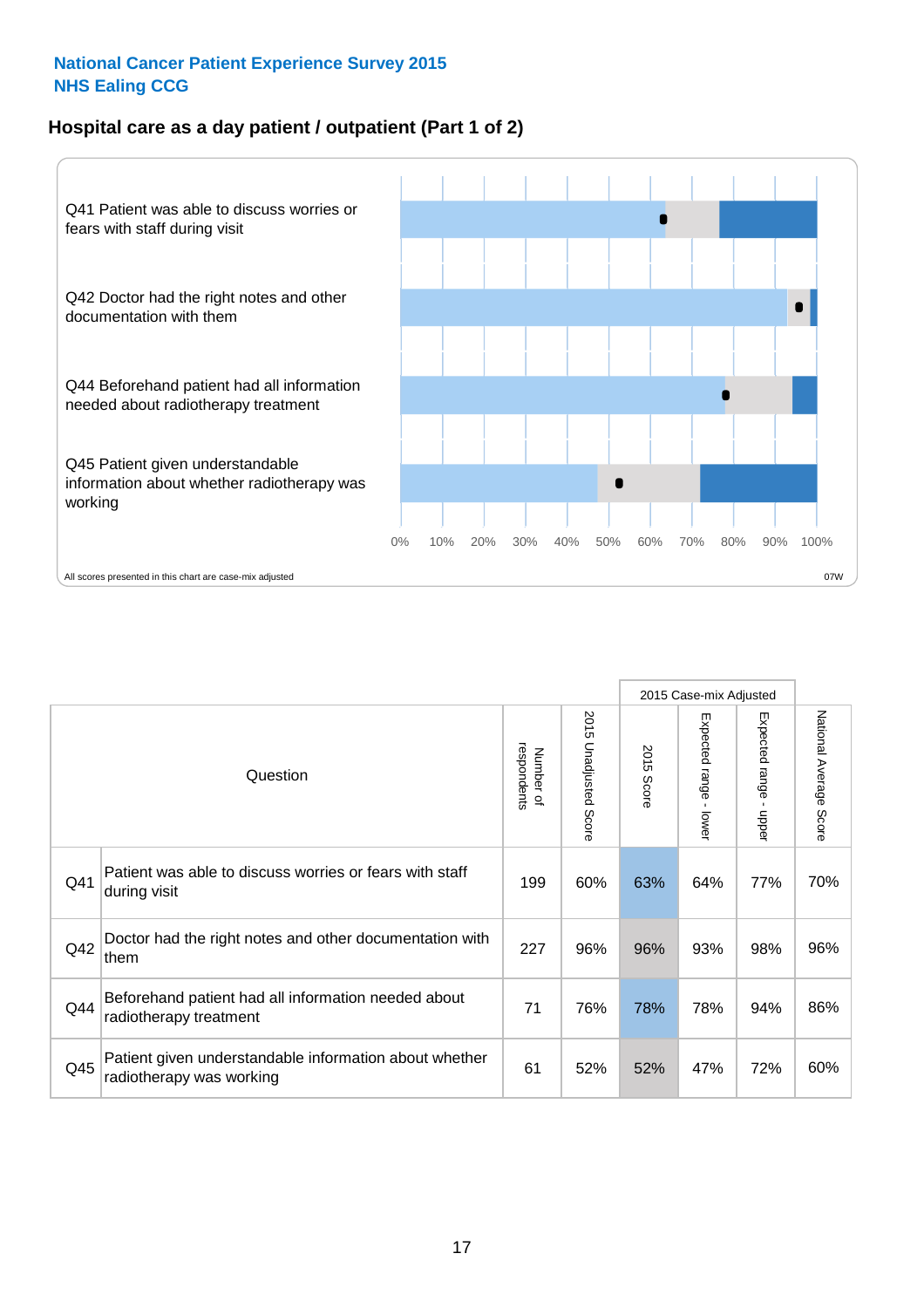# **Hospital care as a day patient / outpatient (Part 2 of 2)**



|     |                                                                                    |                                       |                             |               | 2015 Case-mix Adjusted      |                            |                           |
|-----|------------------------------------------------------------------------------------|---------------------------------------|-----------------------------|---------------|-----------------------------|----------------------------|---------------------------|
|     | Question                                                                           | respondents<br>Number<br>$\mathbf{Q}$ | 2015<br>Unadjusted<br>Score | 2015<br>Score | Expected<br> range<br>lower | Expected<br>range<br>nbber | National Average<br>Score |
| Q47 | Beforehand patient had all information needed about<br>chemotherapy treatment      | 155                                   | 85%                         | 85%           | 79%                         | 90%                        | 84%                       |
| Q48 | Patient given understandable information about whether<br>chemotherapy was working | 143                                   | 71%                         | 71%           | 60%                         | 75%                        | 68%                       |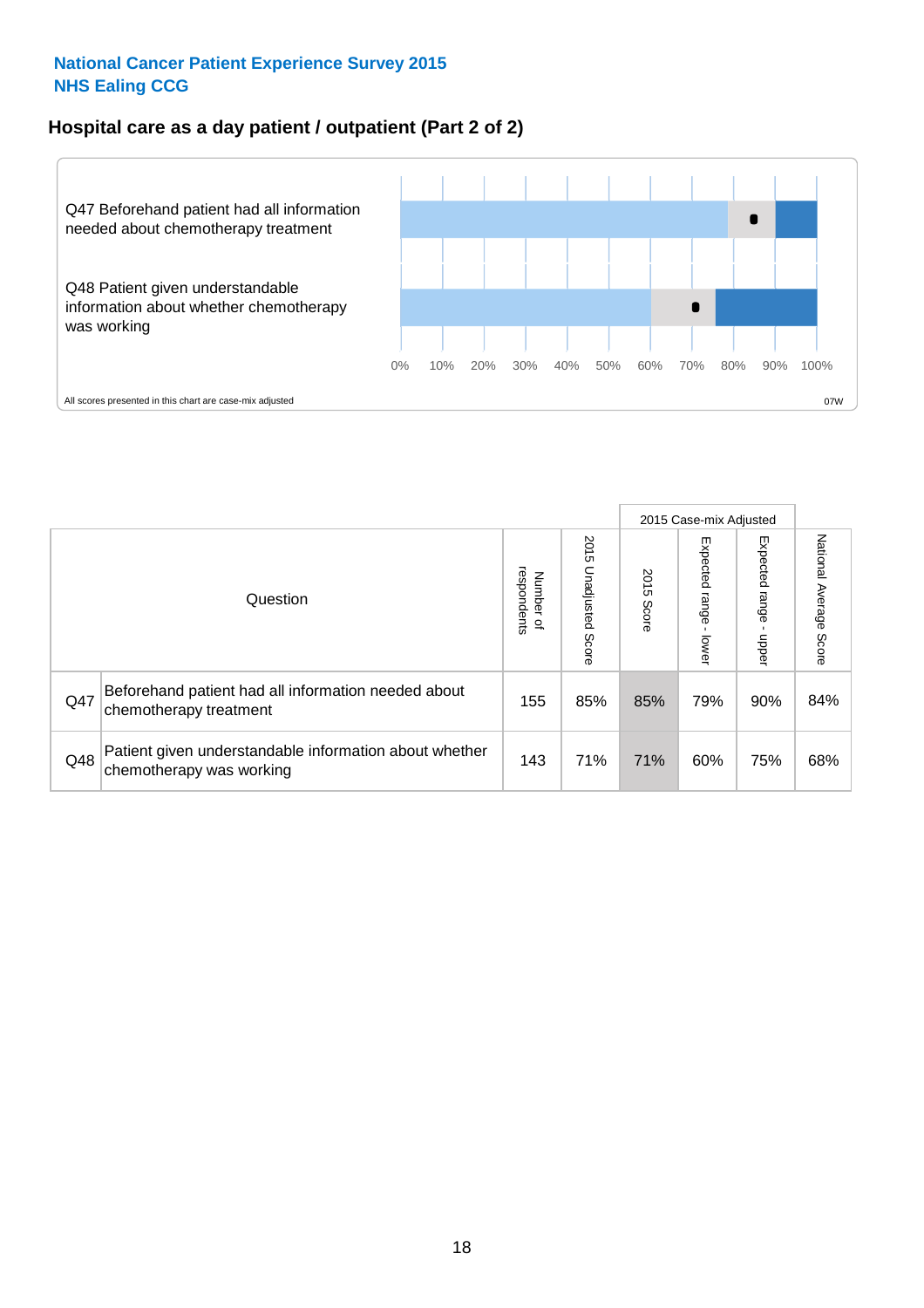#### **Home care and support**



All scores presented in this chart are case-mix adjusted

|     |                                                                                                     |                          |                       | 2015 Case-mix Adjusted |                         |                            |                                  |
|-----|-----------------------------------------------------------------------------------------------------|--------------------------|-----------------------|------------------------|-------------------------|----------------------------|----------------------------------|
|     | Question                                                                                            | respondents<br>Number of | 2015 Unadjusted Score | 2015<br>Score          | Expected range<br>lower | Expected<br>range<br>nbber | National Average<br><b>Score</b> |
| Q49 | Hospital staff gave family or someone close all the<br>information needed to help with care at home | 210                      | 55%                   | 56%                    | 51%                     | 64%                        | 58%                              |
| Q50 | Patient definitely given enough support from health or<br>social services during treatment          | 147                      | 45%                   | 47%                    | 45%                     | 63%                        | 54%                              |
| Q51 | Patient definitely given enough support from health or<br>social services after treatment           | 100                      | 39%                   | 41%                    | 35%                     | 55%                        | 45%                              |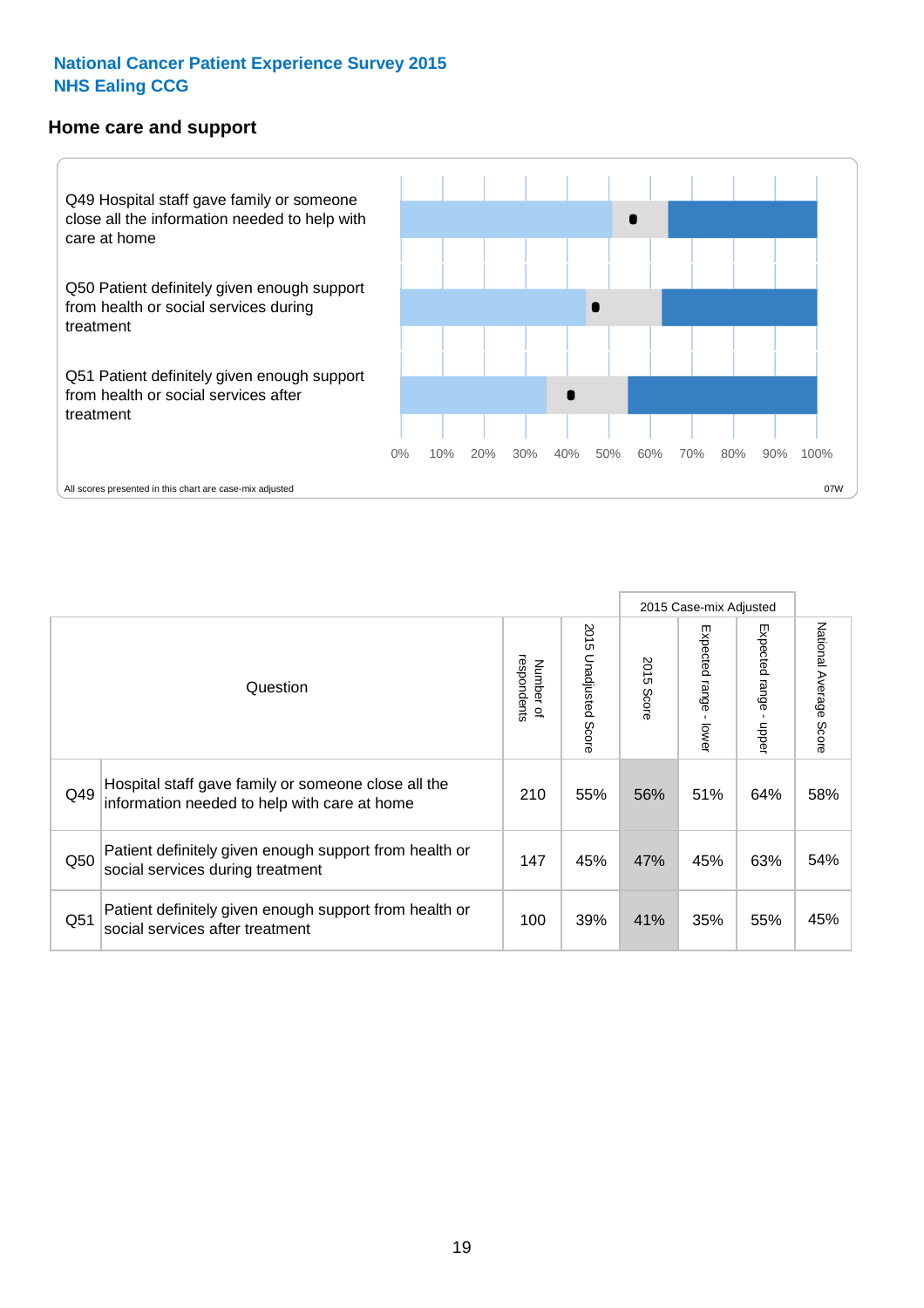# **Care from your general practice**



|     |                                                                           |                                       |                             |               | 2015 Case-mix Adjusted      |                            |                           |
|-----|---------------------------------------------------------------------------|---------------------------------------|-----------------------------|---------------|-----------------------------|----------------------------|---------------------------|
|     | Question                                                                  | respondents<br>Number<br>$\mathbf{Q}$ | 2015<br>Unadjusted<br>Score | 2015<br>Score | Expected<br>Irange<br>lower | Expected<br>range<br>nbber | National Average<br>Score |
| Q52 | GP given enough information about patient's condition<br>and treatment    | 226                                   | 96%                         | 97%           | 93%                         | 98%                        | 95%                       |
| Q53 | Practice staff definitely did everything they could to<br>support patient | 176                                   | 58%                         | 60%           | 55%                         | 70%                        | 63%                       |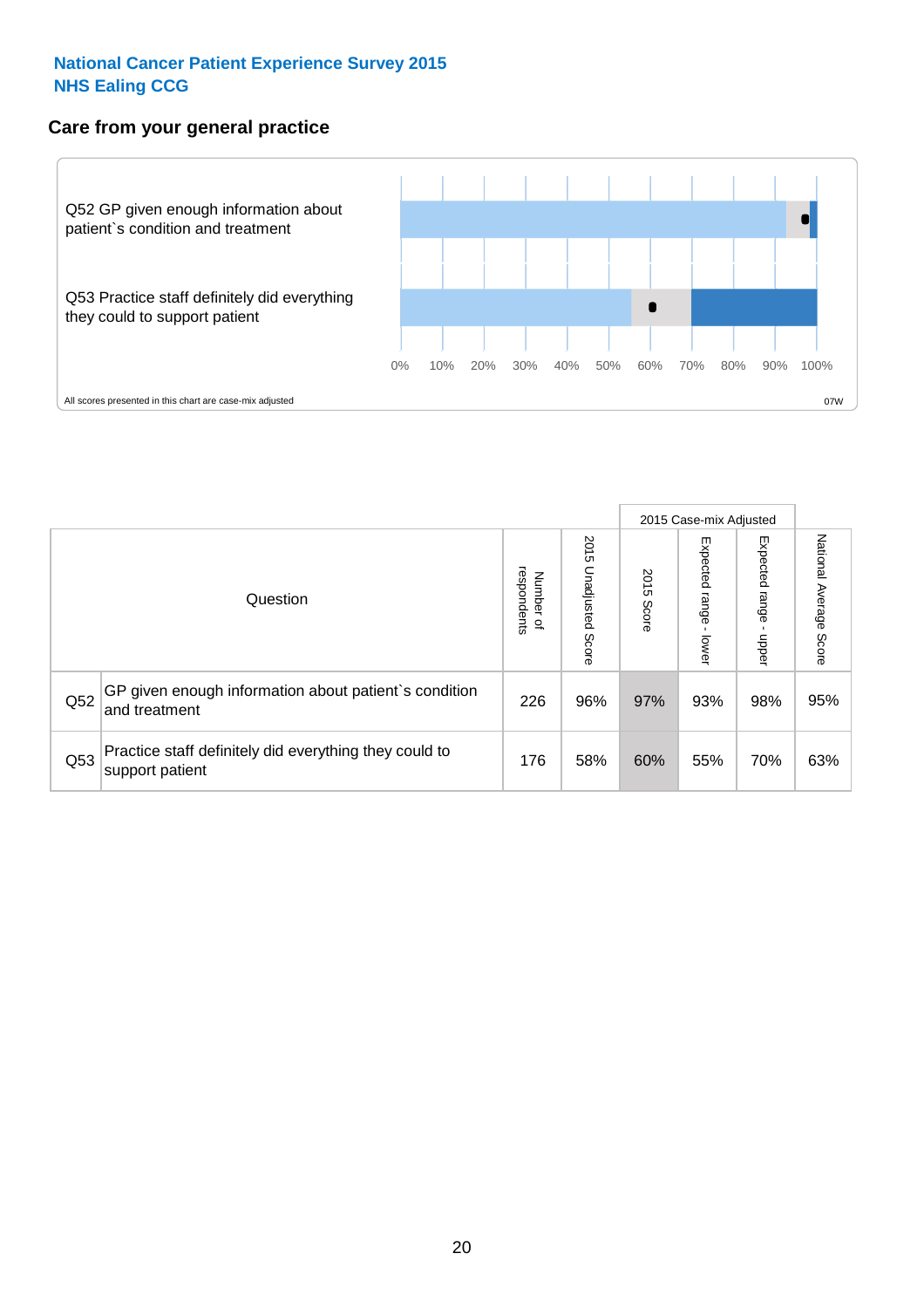# **Your overall NHS care (Part 1 of 2)**



|     |                                                                    |                          |                          | 2015 Case-mix Adjusted |                                           |                                           |                        |
|-----|--------------------------------------------------------------------|--------------------------|--------------------------|------------------------|-------------------------------------------|-------------------------------------------|------------------------|
|     | Question                                                           | respondents<br>Number of | 2015<br>Unadjusted Score | 2015<br>Score          | Expected range<br>$\blacksquare$<br>lower | Expected range<br>$\blacksquare$<br>nbber | National Average Score |
| Q54 | Hospital and community staff always worked well together           | 256                      | 55%                      | 57%                    | 54%                                       | 67%                                       | 61%                    |
| Q55 | Patient given a care plan                                          | 206                      | 33%                      | 30%                    | 26%                                       | 40%                                       | 33%                    |
| Q56 | Overall the administration of the care was very good /<br>good     | 265                      | 87%                      | 87%                    | 85%                                       | 93%                                       | 89%                    |
| Q57 | Length of time for attending clinics and appointments was<br>right | 260                      | 60%                      | 63%                    | 58%                                       | 73%                                       | 66%                    |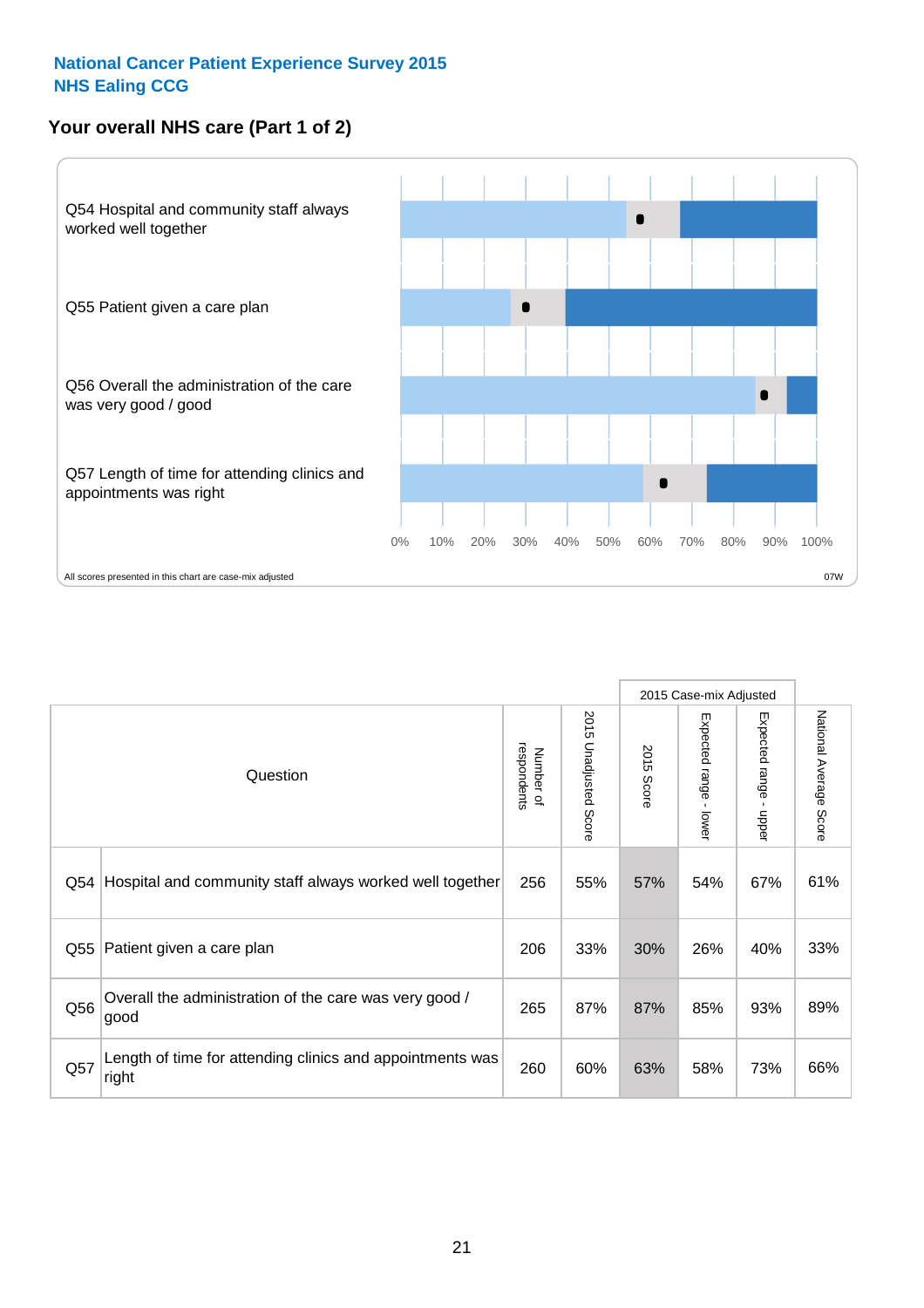# **Your overall NHS care (Part 2 of 2)**



|     |                                                       |                                         |                             |               |                            | 2015 Case-mix Adjusted     |                        |
|-----|-------------------------------------------------------|-----------------------------------------|-----------------------------|---------------|----------------------------|----------------------------|------------------------|
|     | Question                                              | respondents<br>Number<br>$\overline{a}$ | 2015<br>Jnadjusted<br>Score | 2015<br>Score | Expected<br>range<br>lower | Expected<br>range<br>doper | National Average Score |
| Q58 | Taking part in cancer research discussed with patient | 252                                     | 40%                         | 39%           | 21%                        | 36%                        | 28%                    |



|     |                                                                        |                                   |                             |               |                                                           | 2015 Case-mix Adjusted                                          |                              |
|-----|------------------------------------------------------------------------|-----------------------------------|-----------------------------|---------------|-----------------------------------------------------------|-----------------------------------------------------------------|------------------------------|
|     | Question                                                               | respondents<br>Number<br>$\Omega$ | 2015<br>Inadjusted<br>Score | 2015<br>Score | OWer<br>limit<br>range<br>$\overline{\sigma}$<br>expected | Upper<br>limit<br>range<br>$\overline{\mathcal{C}}$<br>expected | National<br>Average<br>Score |
| Q59 | Patient's average rating of care scored from very poor to<br>very good | 257                               | 8.5                         | 8.6           | 8.5                                                       | 8.9                                                             | 8.7                          |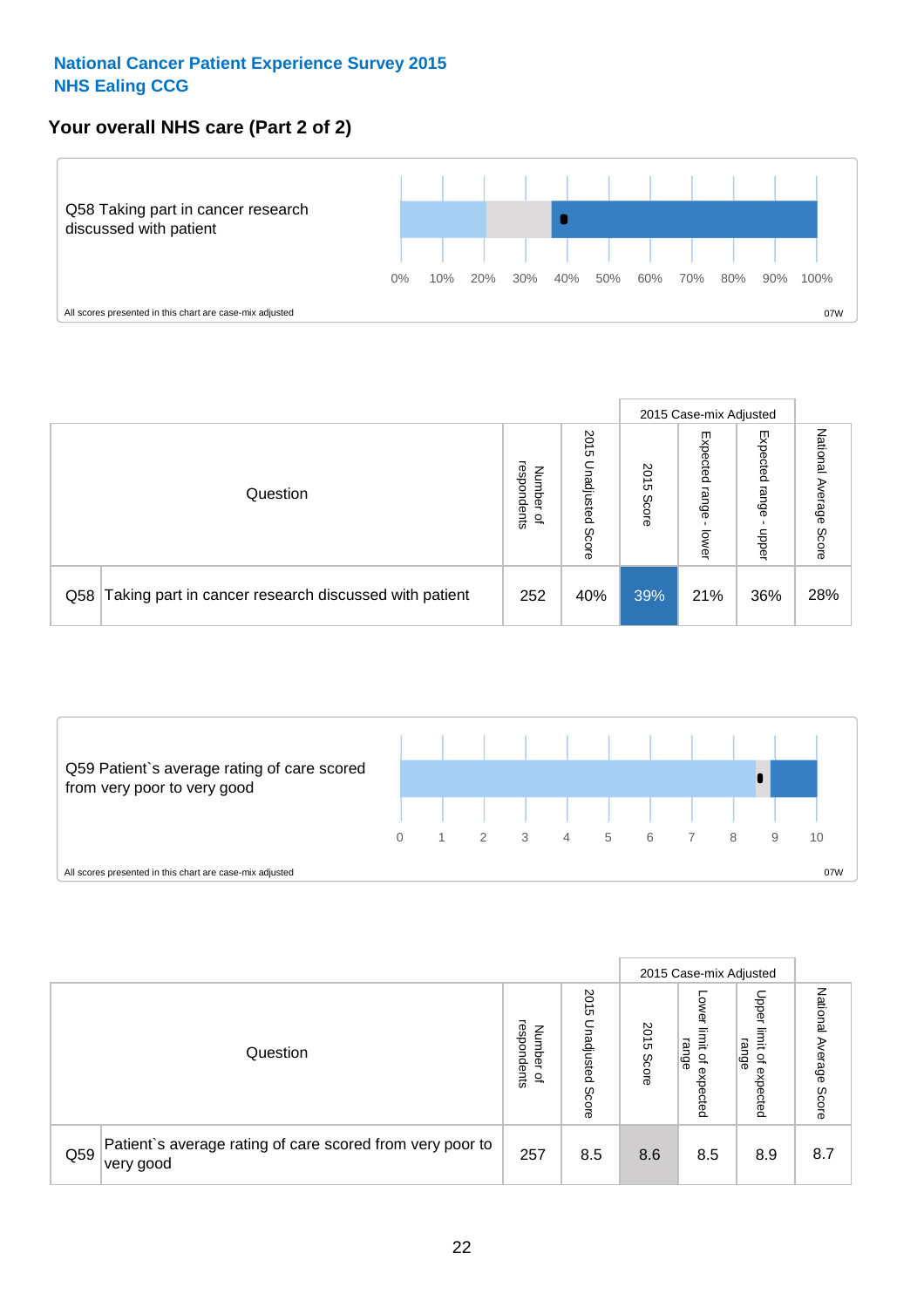# **Comparisons by tumour group for this CCG**

The following tables show the unadjusted CCG and the national percentage scores for each question broken down by tumour group. Where a cell in the table contains an asterisk this indicates that the number of patients in that group was below 21 and too small to display. Where a cell in the table contains "n.a." this indicates that there were no respondents for that tumour group.

# **Seeing your GP**

|                      | Q1. Saw GP once /<br>had to go to hospital | twice before being told | Q2. Patient thought<br>they were seen as<br>soon as necessary |                 |  |
|----------------------|--------------------------------------------|-------------------------|---------------------------------------------------------------|-----------------|--|
| <b>Cancer type</b>   | This CCG <sup>\$</sup>                     | <b>National</b>         | This CCG <sup>\$</sup>                                        | <b>National</b> |  |
| Brain / CNS          | $\star$                                    | 60%                     | $\star$                                                       | 77%             |  |
| <b>Breast</b>        | 87%                                        | 93%                     | 82%                                                           | 88%             |  |
| Colorectal / LGT     | 65%                                        | 72%                     | 79%                                                           | 80%             |  |
| Gynaecological       | $\star$                                    | 75%                     | $\star$                                                       | 78%             |  |
| Haematological       | 58%                                        | 64%                     | 79%                                                           | 80%             |  |
| <b>Head and Neck</b> | $\star$                                    | 77%                     | $\star$                                                       | 79%             |  |
| Lung                 | $\star$                                    | 69%                     | $\star$                                                       | 83%             |  |
| Prostate             | $\star$                                    | 79%                     | $\star$                                                       | 85%             |  |
| Sarcoma              | $\star$                                    | 64%                     | $\star$                                                       | 69%             |  |
| Skin                 | $\star$                                    | 91%                     | $\star$                                                       | 87%             |  |
| <b>Upper Gastro</b>  | $\star$                                    | 70%                     | $\star$                                                       | 78%             |  |
| Urological           | $\star$                                    | 81%                     | 78%                                                           | 84%             |  |
| Other                | $\star$                                    | 70%                     | 57%                                                           | 78%             |  |
| <b>All Cancers</b>   | 67%                                        | 76%                     | 80%                                                           | 82%             |  |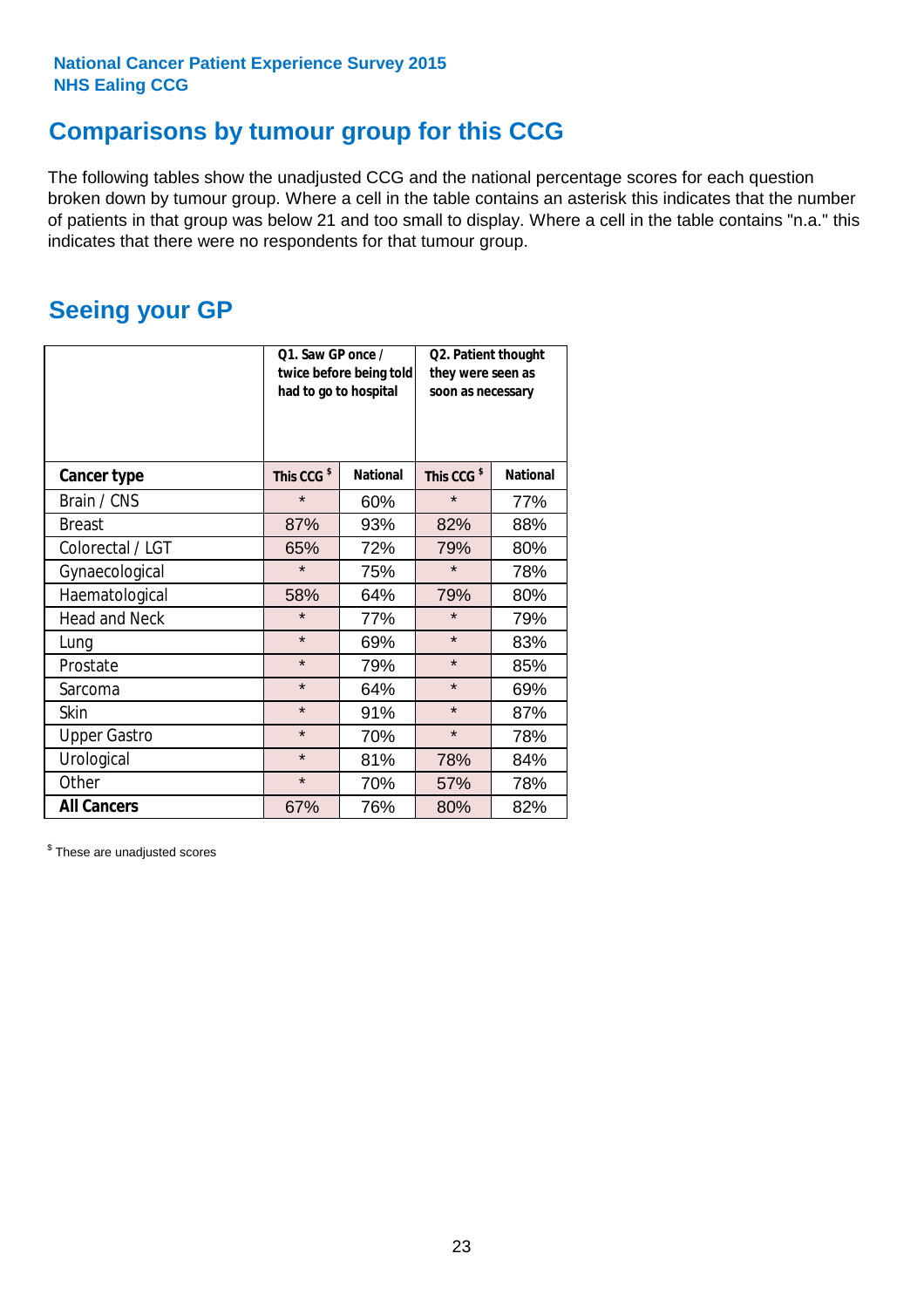# **Diagnostic tests**

|                      | be done was about<br>right | Q6. The length of time<br>waiting for the test to | Q7. Given complete<br>explanation of test<br>results in<br>understandable way |                 |  |
|----------------------|----------------------------|---------------------------------------------------|-------------------------------------------------------------------------------|-----------------|--|
| <b>Cancer type</b>   | This CCG <sup>\$</sup>     | <b>National</b>                                   | This CCG <sup>\$</sup>                                                        | <b>National</b> |  |
| Brain / CNS          | $\star$                    | 87%                                               | $\star$                                                                       | 69%             |  |
| <b>Breast</b>        | 92%                        | 90%                                               | 77%                                                                           | 82%             |  |
| Colorectal / LGT     | 87%                        | 86%                                               | 80%                                                                           | 81%             |  |
| Gynaecological       | $\star$                    | 84%                                               | $\star$                                                                       | 76%             |  |
| Haematological       | 87%                        | 87%                                               | 70%                                                                           | 76%             |  |
| <b>Head and Neck</b> | $\star$                    | 84%                                               | $\star$                                                                       | 77%             |  |
| Lung                 | $\star$                    | 87%                                               | $\star$                                                                       | 78%             |  |
| Prostate             | $\star$                    | 85%                                               | $\star$                                                                       | 79%             |  |
| Sarcoma              | $\star$                    | 81%                                               | n.a.                                                                          | 77%             |  |
| Skin                 | $\star$                    | 89%                                               | $\star$                                                                       | 85%             |  |
| <b>Upper Gastro</b>  | $\star$                    | 83%                                               | $\star$                                                                       | 77%             |  |
| Urological           | $\star$                    | 85%                                               | $\star$                                                                       | 78%             |  |
| Other                | 78%<br>85%                 |                                                   | 75%                                                                           | 76%             |  |
| <b>All Cancers</b>   | 86%                        | 87%                                               | 74%                                                                           | 79%             |  |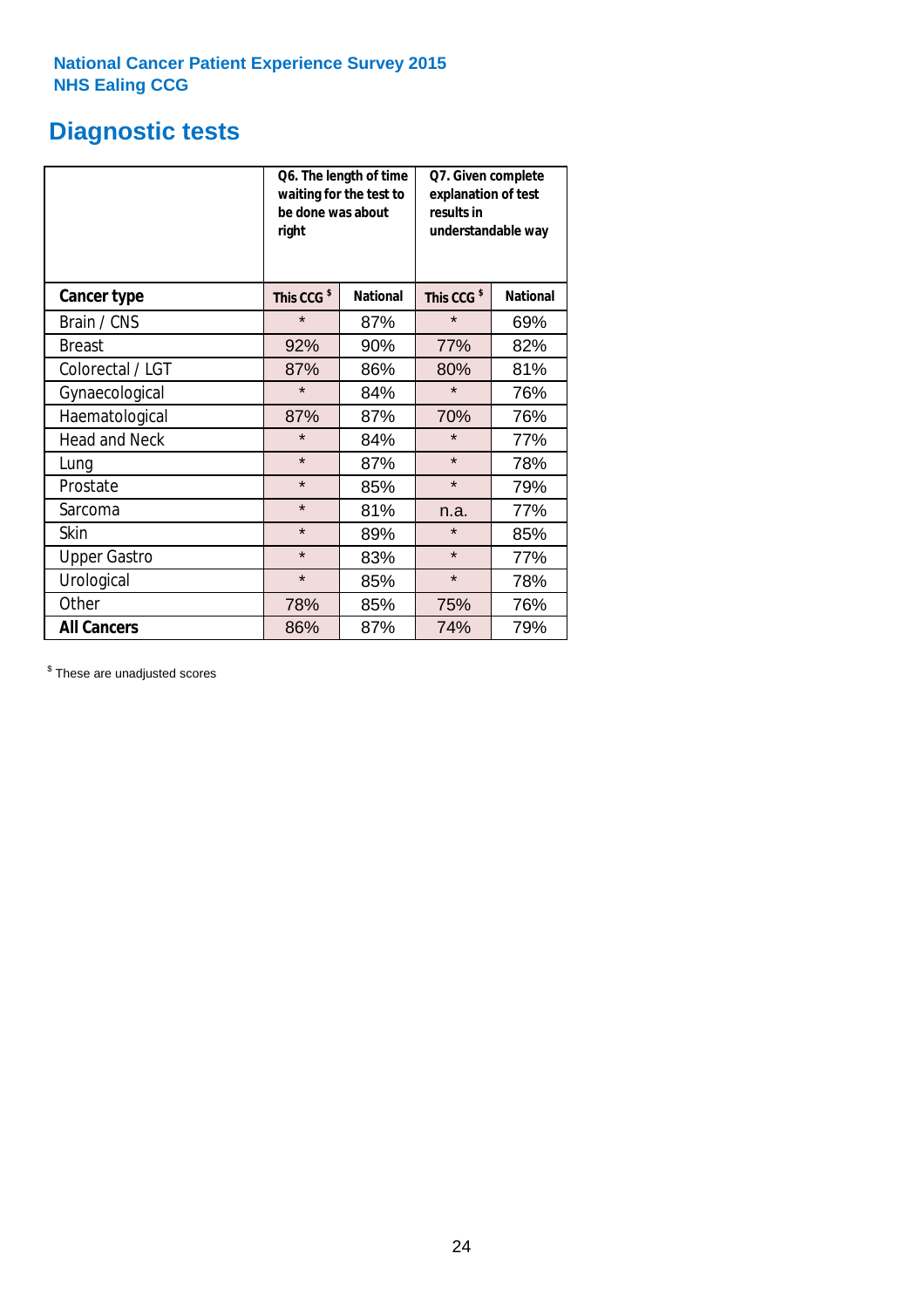# **Finding out what was wrong with you**

|                      | Q8. Patient told they<br>could bring a family<br>member or friend<br>when first told they<br>had cancer |                 | Q9. Patient felt they<br>were told sensitively<br>that they had cancer |                 | Q10. Patient<br>completely understood<br>the explanation of<br>what was wrong |                 | Q11. Patient given<br>easy to understand<br>written information<br>about the type of<br>cancer they had |                 |
|----------------------|---------------------------------------------------------------------------------------------------------|-----------------|------------------------------------------------------------------------|-----------------|-------------------------------------------------------------------------------|-----------------|---------------------------------------------------------------------------------------------------------|-----------------|
| Cancer type          | This CCG <sup>\$</sup>                                                                                  | <b>National</b> | This CCG <sup>\$</sup>                                                 | <b>National</b> | This CCG <sup>\$</sup>                                                        | <b>National</b> | This CCG <sup>\$</sup>                                                                                  | <b>National</b> |
| Brain / CNS          | n.a.                                                                                                    | 85%             | $\star$                                                                | 79%             | n.a.                                                                          | 60%             | n.a.                                                                                                    | 62%             |
| <b>Breast</b>        | 84%                                                                                                     | 83%             | 87%                                                                    | 88%             | 72%                                                                           | 78%             | 68%                                                                                                     | 76%             |
| Colorectal / LGT     | 72%                                                                                                     | 83%             | 76%                                                                    | 85%             | 88%                                                                           | 79%             | 70%                                                                                                     | 71%             |
| Gynaecological       | $\star$                                                                                                 | 75%             | $\star$                                                                | 83%             | $\star$                                                                       | 73%             | $\star$                                                                                                 | 69%             |
| Haematological       | 61%                                                                                                     | 75%             | 74%                                                                    | 83%             | 57%                                                                           | 60%             | 72%                                                                                                     | 74%             |
| <b>Head and Neck</b> | $\star$                                                                                                 | 73%             | $\star$                                                                | 85%             | $\star$                                                                       | 75%             | $\star$                                                                                                 | 61%             |
| Lung                 | $\star$                                                                                                 | 80%             | $\star$                                                                | 83%             | $\star$                                                                       | 75%             | $\star$                                                                                                 | 66%             |
| Prostate             | $\star$                                                                                                 | 80%             | $\star$                                                                | 84%             | $\star$                                                                       | 78%             | $\star$                                                                                                 | 80%             |
| Sarcoma              | $\star$                                                                                                 | 77%             | $\star$                                                                | 82%             | $\star$                                                                       | 63%             | n.a.                                                                                                    | 61%             |
| Skin                 | $\star$                                                                                                 | 71%             | $\star$                                                                | 90%             | $\star$                                                                       | 83%             | $\star$                                                                                                 | 84%             |
| <b>Upper Gastro</b>  | $\star$                                                                                                 | 79%             | $\star$                                                                | 79%             | $\star$                                                                       | 72%             | $\star$                                                                                                 | 64%             |
| Urological           | $\star$                                                                                                 | 74%             | 79%                                                                    | 82%             | 75%                                                                           | 76%             | 57%                                                                                                     | 71%             |
| Other                | $\star$                                                                                                 | 77%             | 81%                                                                    | 82%             | 68%                                                                           | 72%             | 57%                                                                                                     | 61%             |
| <b>All Cancers</b>   | 71%                                                                                                     | 79%             | 79%                                                                    | 84%             | 69%                                                                           | 73%             | 68%                                                                                                     | 72%             |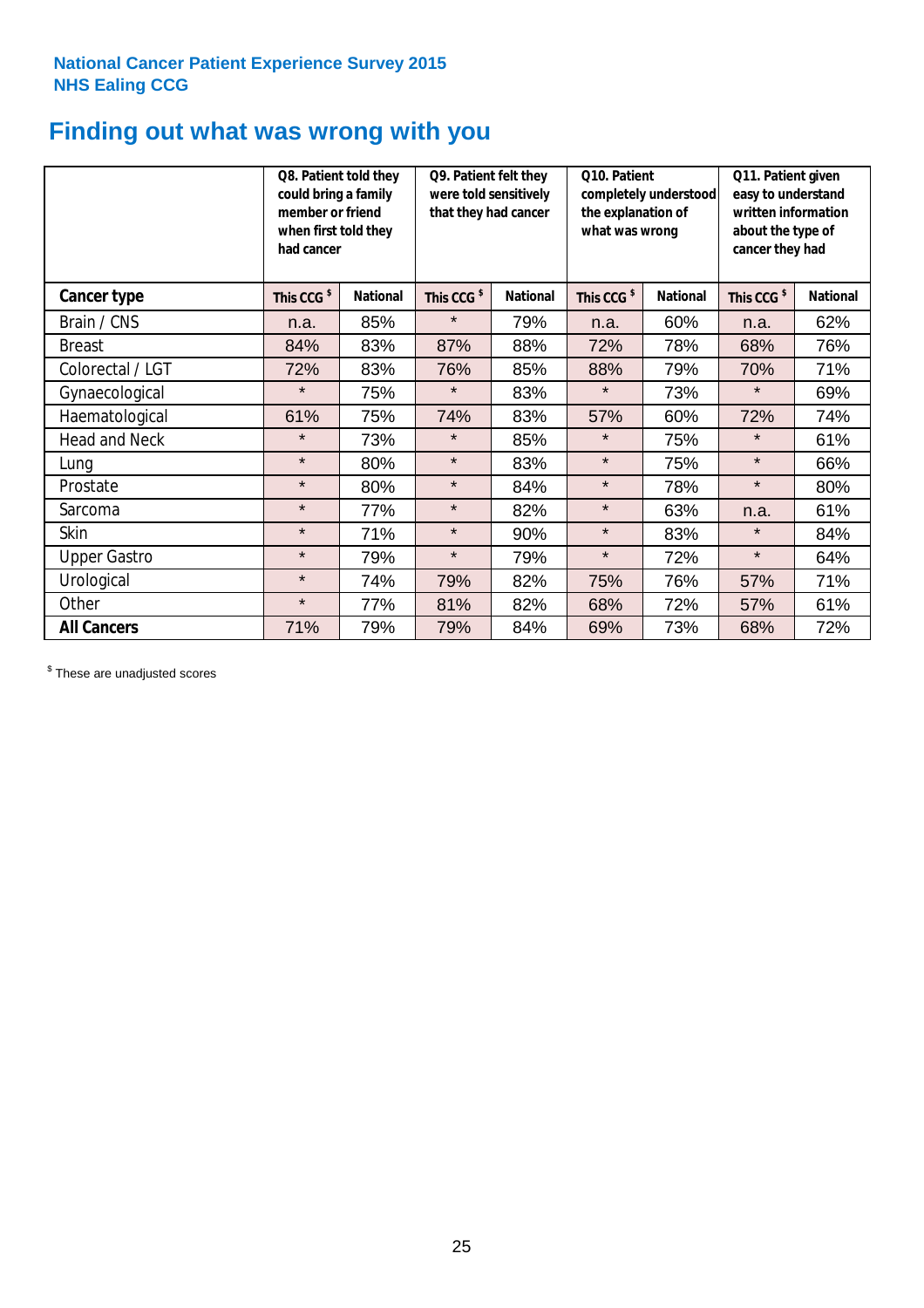# **Deciding the best treatment for you**

|                      | <b>O12. Patient felt that</b><br>treatment options<br>were completely<br>explained |                 | O13. Possible side<br>effects explained in an<br>understandable way<br><b>National</b> |     | Q14. Patient given<br>practical advice and<br>support in dealing with<br>side effects of<br>treatment |                 |  |
|----------------------|------------------------------------------------------------------------------------|-----------------|----------------------------------------------------------------------------------------|-----|-------------------------------------------------------------------------------------------------------|-----------------|--|
| <b>Cancer type</b>   | This CCG <sup>\$</sup>                                                             | <b>National</b> | This CCG <sup>\$</sup>                                                                 |     | This CCG <sup>\$</sup>                                                                                | <b>National</b> |  |
| Brain / CNS          | n.a.                                                                               | 80%             | n.a.                                                                                   | 71% | n.a.                                                                                                  | 62%             |  |
| <b>Breast</b>        | 79%                                                                                | 84%             | 71%                                                                                    | 76% | 60%                                                                                                   | 69%             |  |
| Colorectal / LGT     | 84%                                                                                | 85%             | 70%                                                                                    | 75% | 66%                                                                                                   | 68%             |  |
| Gynaecological       | $\star$                                                                            | 84%             | $\star$                                                                                | 76% | $\star$                                                                                               | 68%             |  |
| Haematological       | 71%                                                                                | 81%             | 67%                                                                                    | 69% | 60%                                                                                                   | 65%             |  |
| <b>Head and Neck</b> | $\star$                                                                            | 85%             | $\star$                                                                                | 72% | $\star$                                                                                               | 67%             |  |
| Lung                 | $\star$                                                                            | 84%             | $\star$                                                                                | 74% | $\star$                                                                                               | 69%             |  |
| Prostate             | $\star$                                                                            | 80%             | $\star$                                                                                | 71% | $\star$                                                                                               | 61%             |  |
| Sarcoma              | $\star$                                                                            | 82%             | $\star$                                                                                | 75% | $\star$                                                                                               | 66%             |  |
| Skin                 | $\star$                                                                            | 88%             | $\star$                                                                                | 75% | $\star$                                                                                               | 74%             |  |
| <b>Upper Gastro</b>  | $\star$                                                                            | 83%             | $\star$                                                                                | 72% | $\star$                                                                                               | 66%             |  |
| Urological           | 67%                                                                                | 80%             | 48%                                                                                    | 69% | 35%                                                                                                   | 61%             |  |
| Other                | 85%                                                                                | 80%             | 74%                                                                                    | 72% | 81%                                                                                                   | 64%             |  |
| <b>All Cancers</b>   | 79%                                                                                | 83%             | 66%                                                                                    | 73% | 62%                                                                                                   | 66%             |  |

|                      | in the future          | Q15. Patient definitely<br>told about side effects<br>that could affect them | Q16. Patient definitely<br>involved in decisions<br>about care and<br>treatment |                 |  |
|----------------------|------------------------|------------------------------------------------------------------------------|---------------------------------------------------------------------------------|-----------------|--|
| <b>Cancer type</b>   | This CCG <sup>\$</sup> | <b>National</b>                                                              | This CCG <sup>\$</sup>                                                          | <b>National</b> |  |
| Brain / CNS          | n.a.                   | 56%                                                                          | n.a.                                                                            | 74%             |  |
| <b>Breast</b>        | 56%                    | 55%                                                                          | 71%                                                                             | 79%             |  |
| Colorectal / LGT     | 47%                    | 56%                                                                          | 68%                                                                             | 79%             |  |
| Gynaecological       | $\star$                | 54%                                                                          |                                                                                 | 76%             |  |
| Haematological       | 52%<br>50%             |                                                                              | 66%                                                                             | 77%             |  |
| <b>Head and Neck</b> | $\star$                | 58%                                                                          | $\star$                                                                         | 76%             |  |
| Lung                 | $\star$                | 54%                                                                          | $\star$                                                                         | 78%             |  |
| Prostate             | $\star$                | 63%                                                                          | $\star$                                                                         | 79%             |  |
| Sarcoma              | $\star$                | 54%                                                                          | $\star$                                                                         | 77%             |  |
| Skin                 | $\star$                | 66%                                                                          | $\star$                                                                         | 86%             |  |
| <b>Upper Gastro</b>  | $\star$                | 53%                                                                          | $\star$                                                                         | 77%             |  |
| Urological           | $\star$                | 52%                                                                          | 57%                                                                             | 75%             |  |
| Other                | 46%                    | 51%                                                                          | 70%                                                                             | 75%             |  |
| <b>All Cancers</b>   | 50%                    | 54%                                                                          | 68%                                                                             | 78%             |  |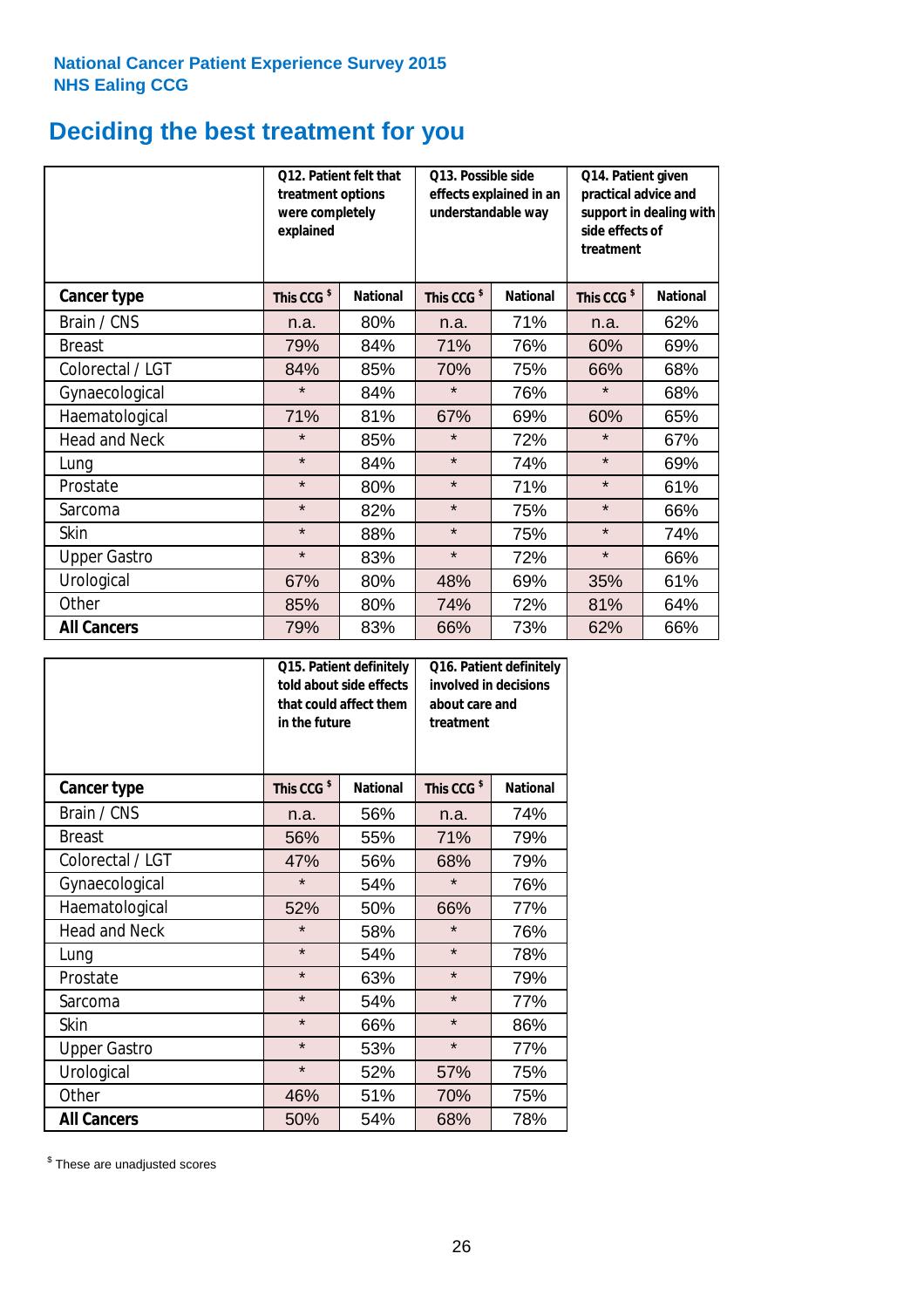# **Clinical Nurse Specialist**

|                      | would support them<br>through their<br>treatment | Q17. Patient given the<br>name of the CNS who | Q18. Patient found it<br>easy to contact their<br><b>CNS</b> |                 | <b>Q19. Get</b><br>understandable<br>answers to important<br>questions all or most<br>of the time |                 |
|----------------------|--------------------------------------------------|-----------------------------------------------|--------------------------------------------------------------|-----------------|---------------------------------------------------------------------------------------------------|-----------------|
| <b>Cancer type</b>   | This CCG <sup>\$</sup>                           | <b>National</b>                               | This CCG <sup>\$</sup>                                       | <b>National</b> | This CCG <sup>\$</sup>                                                                            | <b>National</b> |
| Brain / CNS          | n.a.                                             | 95%                                           | n.a.                                                         | 84%             | n.a.                                                                                              | 85%             |
| <b>Breast</b>        | 92%                                              | 94%                                           | 71%                                                          | 85%             | 79%                                                                                               | 88%             |
| Colorectal / LGT     | 94%                                              | 91%                                           | 89%                                                          | 88%             | 88%                                                                                               | 90%             |
| Gynaecological       | $\star$                                          | 93%                                           | $\star$                                                      | 86%             | $\star$                                                                                           | 87%             |
| Haematological       | 95%                                              | 89%                                           | 92%<br>89%                                                   |                 | 89%                                                                                               | 90%             |
| <b>Head and Neck</b> | $\star$                                          | 88%                                           | $\star$                                                      | 86%             | $\star$                                                                                           | 88%             |
| Lung                 | $\star$                                          | 93%                                           | $\star$                                                      | 89%             | $\star$                                                                                           | 89%             |
| Prostate             | $\star$                                          | 89%                                           | $\star$                                                      | 83%             | $\star$                                                                                           | 88%             |
| Sarcoma              | $\star$                                          | 87%                                           | $\star$                                                      | 86%             | $\star$                                                                                           | 88%             |
| Skin                 | $\star$                                          | 88%                                           | $\star$                                                      | 90%             | n.a.                                                                                              | 92%             |
| <b>Upper Gastro</b>  | $\star$                                          | 92%                                           | $\star$                                                      | 87%             | $\star$                                                                                           | 88%             |
| Urological           | 74%                                              | 80%                                           | $\star$                                                      | 85%             | $\star$                                                                                           | 88%             |
| Other                | 88%                                              | 86%                                           | $\star$                                                      | 86%             | $\star$                                                                                           | 87%             |
| <b>All Cancers</b>   | 91%                                              | 90%                                           | 82%                                                          | 87%             | 85%                                                                                               | 88%             |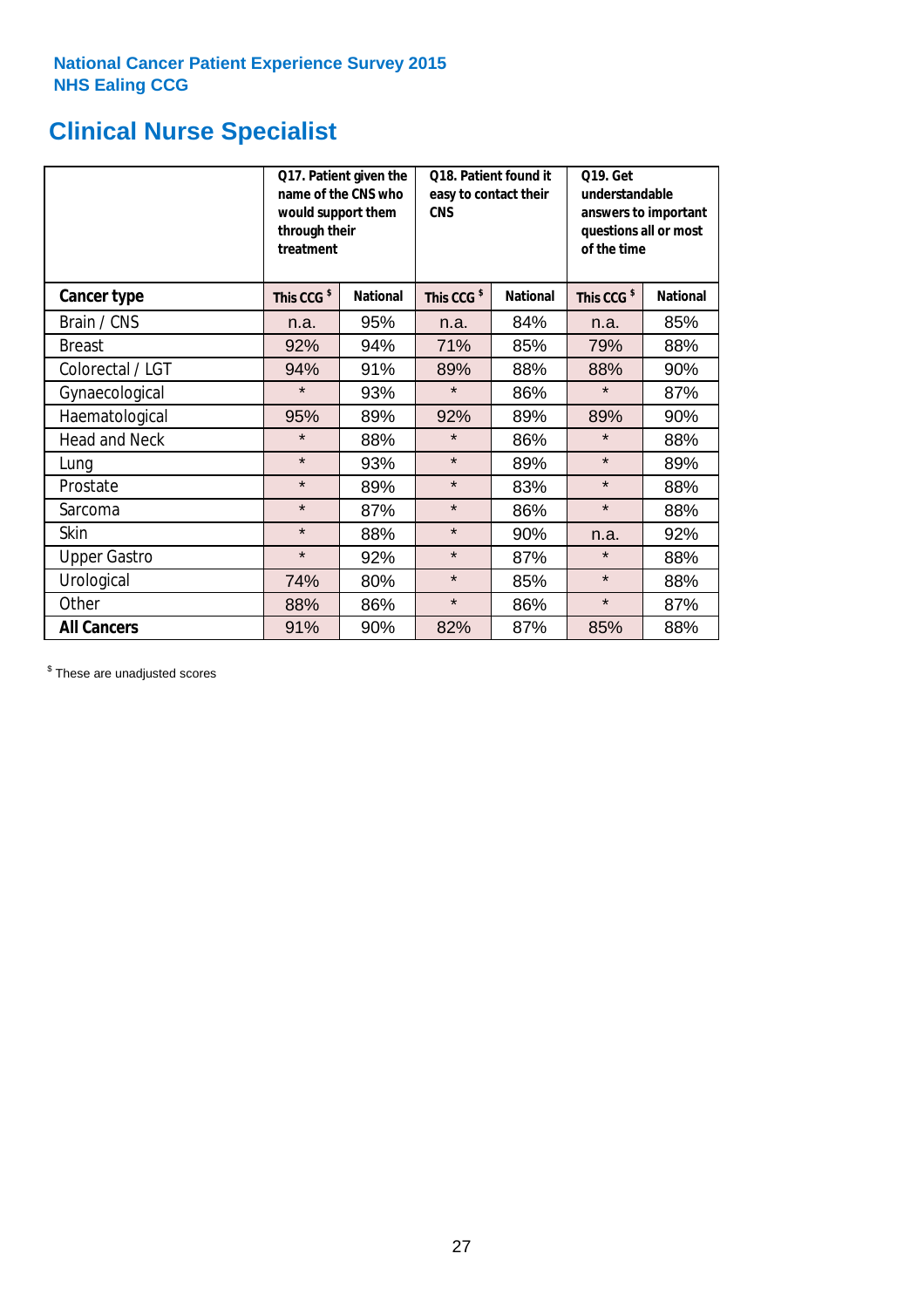# **Support for people with cancer**

|                      |                        | Q20. Hospital staff<br>gave information<br>about support groups |                        | Q21. Hospital staff<br>gave information<br>about impact cancer<br>could have on day to<br>day activities | Q22. Hospital staff<br>gave information on<br>getting financial help |                 | Q23. Hospital staff told<br>patient they could get<br>free prescriptions |                 |
|----------------------|------------------------|-----------------------------------------------------------------|------------------------|----------------------------------------------------------------------------------------------------------|----------------------------------------------------------------------|-----------------|--------------------------------------------------------------------------|-----------------|
| <b>Cancer type</b>   | This CCG <sup>\$</sup> | <b>National</b>                                                 | This CCG <sup>\$</sup> | <b>National</b>                                                                                          | This CCG <sup>\$</sup>                                               | <b>National</b> | This CCG <sup>\$</sup>                                                   | <b>National</b> |
| Brain / CNS          | n.a.                   | 85%                                                             | n.a.                   | 80%                                                                                                      | n.a.                                                                 | 72%             | n.a.                                                                     | 79%             |
| <b>Breast</b>        | 85%                    | 88%                                                             | 82%                    | 85%                                                                                                      | 37%                                                                  | 60%             | 47%                                                                      | 80%             |
| Colorectal / LGT     | 89%                    | 82%                                                             | 86%                    | 82%                                                                                                      | 65%                                                                  | 52%             | $\star$                                                                  | 83%             |
| Gynaecological       | $\star$                | 83%                                                             | $\star$                | 81%                                                                                                      | $\star$                                                              | 58%             | $\star$                                                                  | 76%             |
| Haematological       | 78%                    | 82%                                                             | 84%                    | 82%                                                                                                      | 33%                                                                  | 56%             | 80%                                                                      | 86%             |
| <b>Head and Neck</b> | $\star$                | 83%                                                             | $\star$                | 80%                                                                                                      | $\star$                                                              | 55%             | $\star$                                                                  | 80%             |
| Lung                 | $\star$                | 82%                                                             | $\star$                | 80%                                                                                                      | $\star$                                                              | 68%             | $\star$                                                                  | 85%             |
| Prostate             | $\star$                | 85%                                                             | $\star$                | 81%                                                                                                      | $\star$                                                              | 41%             | $\star$                                                                  | 76%             |
| Sarcoma              | $\star$                | 82%                                                             | n.a.                   | 80%                                                                                                      | n.a.                                                                 | 57%             | $\star$                                                                  | 75%             |
| Skin                 | n.a.                   | 85%                                                             | $\star$                | 85%                                                                                                      | $\star$                                                              | 51%             | $\star$                                                                  | 65%             |
| <b>Upper Gastro</b>  | $\star$                | 82%                                                             | $\star$                | 78%                                                                                                      | $\star$                                                              | 57%             | $\star$                                                                  | 83%             |
| Urological           | $\star$                | 71%                                                             | $\star$                | 70%                                                                                                      | $\star$                                                              | 33%             | $\star$                                                                  | 69%             |
| Other                | $\star$                | 80%                                                             | $\star$                | 77%                                                                                                      | $\star$                                                              | 53%             | $\star$                                                                  | 79%             |
| <b>All Cancers</b>   | 81%                    | 83%                                                             | 82%                    | 81%                                                                                                      | 48%                                                                  | 55%             | 72%                                                                      | 80%             |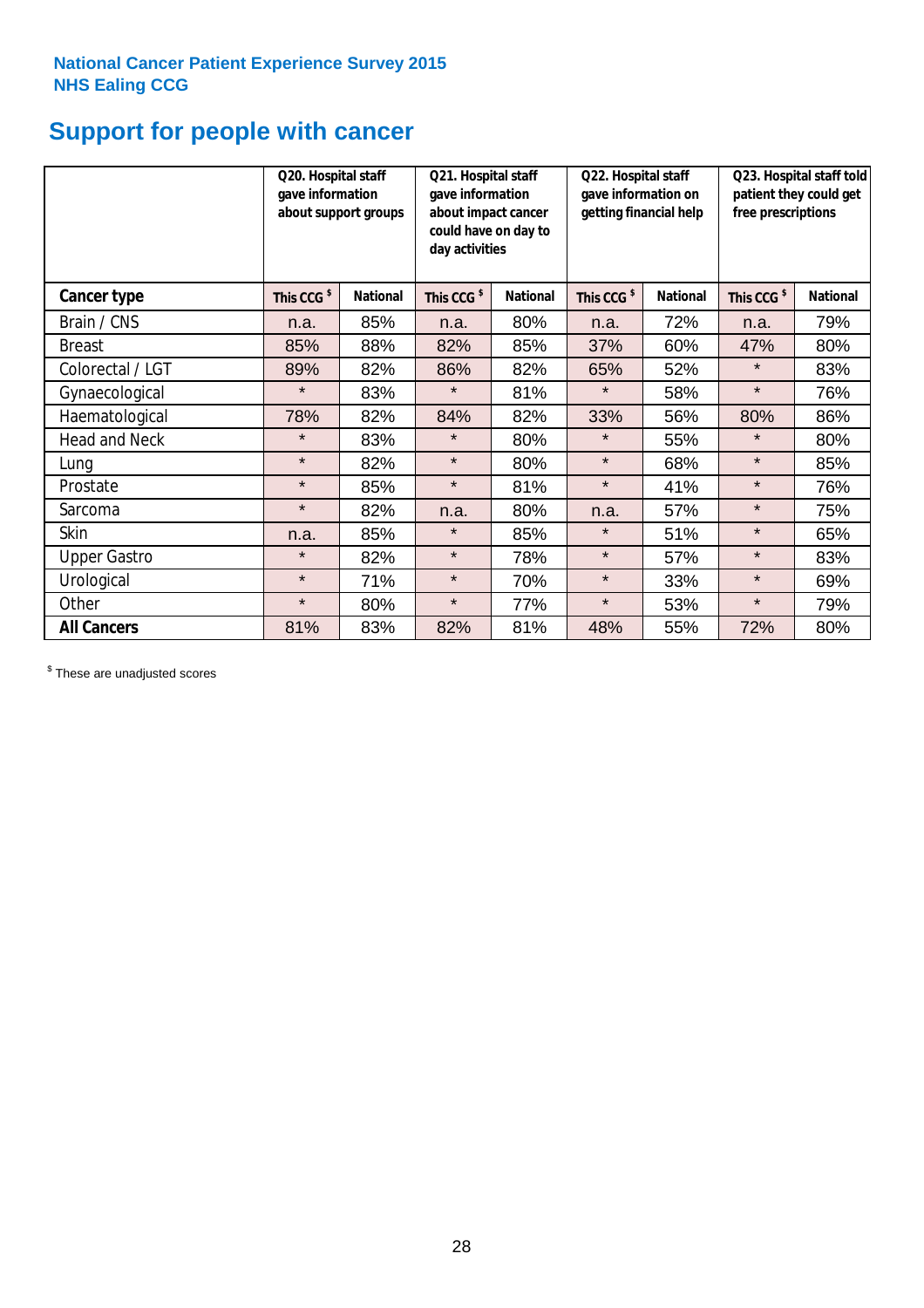# **Operations**

|                      | Q26. Staff explained<br>how operation had<br>gone in<br>understandable way |                 |  |  |  |
|----------------------|----------------------------------------------------------------------------|-----------------|--|--|--|
| <b>Cancer type</b>   | This CCG <sup>\$</sup>                                                     | <b>National</b> |  |  |  |
| Brain / CNS          | $\star$                                                                    | 75%             |  |  |  |
| <b>Breast</b>        | 76%                                                                        | 77%             |  |  |  |
| Colorectal / LGT     | 77%                                                                        | 81%             |  |  |  |
| Gynaecological       | $\star$                                                                    | 79%             |  |  |  |
| Haematological       | $\star$<br>75%                                                             |                 |  |  |  |
| <b>Head and Neck</b> | $\star$                                                                    | 77%             |  |  |  |
| Lung                 | $\star$                                                                    | 76%             |  |  |  |
| Prostate             | $\star$                                                                    | 76%             |  |  |  |
| Sarcoma              | n.a.                                                                       | 80%             |  |  |  |
| Skin                 | $\star$                                                                    | 84%             |  |  |  |
| <b>Upper Gastro</b>  | $\star$                                                                    | 81%             |  |  |  |
| Urological           | $\star$                                                                    | 74%             |  |  |  |
| Other                | $\star$<br>78%                                                             |                 |  |  |  |
| <b>All Cancers</b>   | 69%                                                                        | 78%             |  |  |  |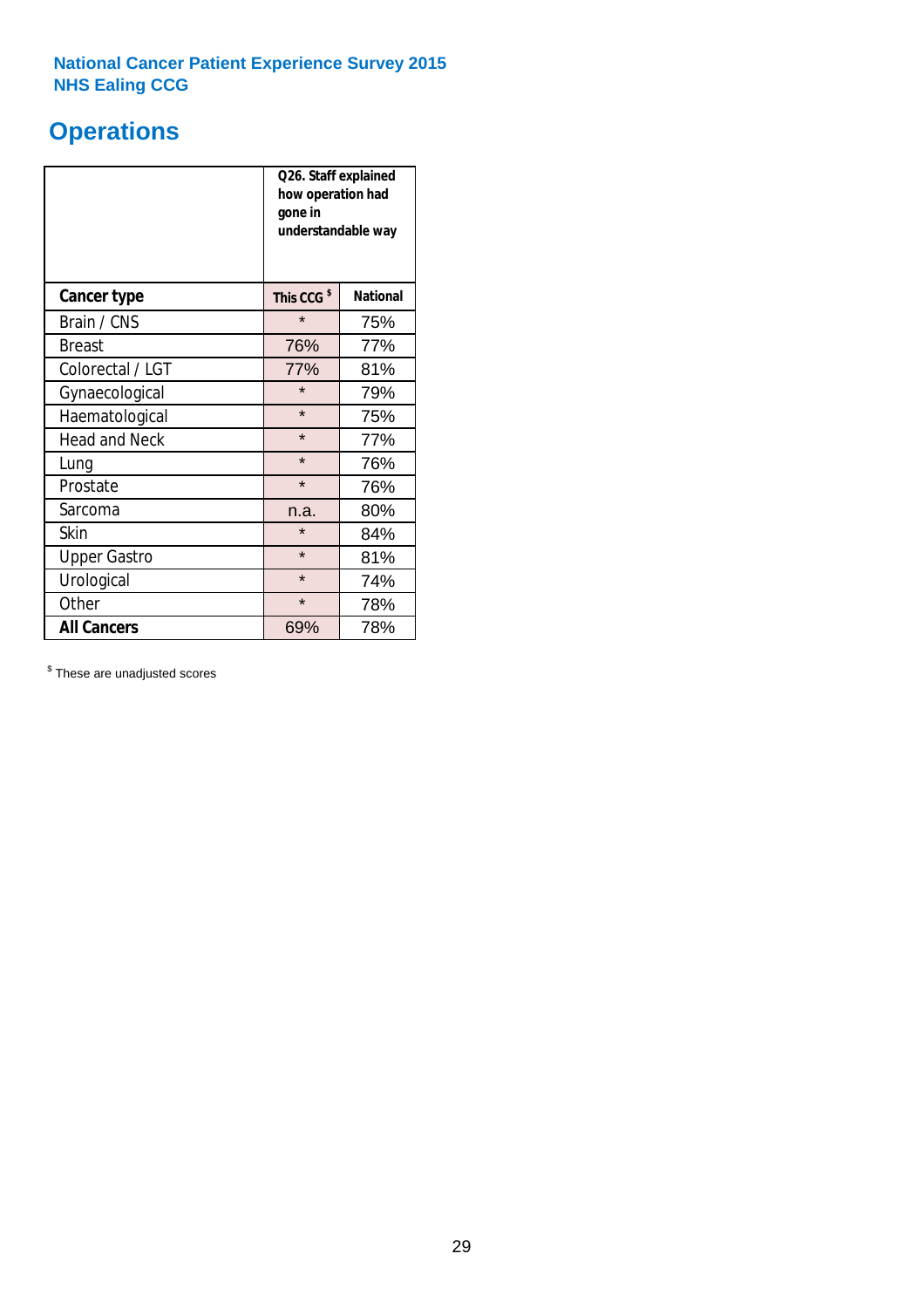# **Hospital care as an inpatient (Part 1 of 2)**

|                      | or nurses did not talk<br>they were not there | Q28. Groups of doctors<br>in front of patient as if | Q29. Patient had<br>confidence and trust in<br>all doctors treating<br>them |                 | Q30. Patient's family<br>or someone close<br>definitely had<br>opportunity to talk to<br>doctor |                 | Q31. Patient had<br>confidence and trust in<br>all ward nurses |                 |
|----------------------|-----------------------------------------------|-----------------------------------------------------|-----------------------------------------------------------------------------|-----------------|-------------------------------------------------------------------------------------------------|-----------------|----------------------------------------------------------------|-----------------|
| Cancer type          | This CCG <sup>\$</sup>                        | <b>National</b>                                     | This CCG <sup>\$</sup>                                                      | <b>National</b> | This CCG <sup>\$</sup>                                                                          | <b>National</b> | This CCG <sup>\$</sup>                                         | <b>National</b> |
| Brain / CNS          | $\star$                                       | 68%                                                 | $\star$                                                                     | 78%             | $\star$                                                                                         | 65%             | $\star$                                                        | 67%             |
| <b>Breast</b>        | 80%                                           | 89%                                                 | 78%                                                                         | 86%             | 65%                                                                                             | 73%             | 69%                                                            | 74%             |
| Colorectal / LGT     | 63%                                           | 75%                                                 | 75%                                                                         | 85%             | $\star$                                                                                         | 72%             | 63%                                                            | 68%             |
| Gynaecological       | $\star$                                       | 84%                                                 | $\star$                                                                     | 86%             | $\star$                                                                                         | 71%             | $\star$                                                        | 69%             |
| Haematological       | $\star$                                       | 80%                                                 | $\star$                                                                     | 81%             | $\star$                                                                                         | 75%             | $\star$                                                        | 73%             |
| <b>Head and Neck</b> | $\star$                                       | 79%                                                 | $\star$                                                                     | 85%             | $\star$                                                                                         | 73%             | $\star$                                                        | 72%             |
| Lung                 | $\star$                                       | 75%                                                 | $\star$                                                                     | 82%             | $\star$                                                                                         | 71%             | $\star$                                                        | 73%             |
| Prostate             | $\star$                                       | 84%                                                 | $\star$                                                                     | 87%             | $\star$                                                                                         | 72%             | $\star$                                                        | 75%             |
| Sarcoma              | n.a.                                          | 82%                                                 | n.a.                                                                        | 85%             | n.a.                                                                                            | 75%             | n.a.                                                           | 70%             |
| Skin                 | $\star$                                       | 85%                                                 | n.a.                                                                        | 90%             | n.a.                                                                                            | 79%             | $\star$                                                        | 84%             |
| <b>Upper Gastro</b>  | $\star$                                       | 75%                                                 | $\star$                                                                     | 83%             | $\star$                                                                                         | 72%             | $\star$                                                        | 70%             |
| Urological           | 68%                                           | 80%                                                 | 77%                                                                         | 84%             | $\star$                                                                                         | 67%             | 64%                                                            | 75%             |
| Other                | $\star$                                       | 79%                                                 | $\star$                                                                     | 79%             | $\star$                                                                                         | 70%             | $\star$                                                        | 69%             |
| <b>All Cancers</b>   | 70%                                           | 81%                                                 | 73%                                                                         | 84%             | 63%                                                                                             | 72%             | 67%                                                            | 72%             |

|                      | Q32. Always / nearly<br>on duty | always enough nurses | Q33. All staff asked<br>patient what name<br>they preferred to be<br>called by |                 | Q34. Always given<br>enough privacy when<br>discussing condition or<br>treatment |                 | Q35. Patient was able<br>to discuss worries or<br>fears with staff during<br>visit |                 |
|----------------------|---------------------------------|----------------------|--------------------------------------------------------------------------------|-----------------|----------------------------------------------------------------------------------|-----------------|------------------------------------------------------------------------------------|-----------------|
| <b>Cancer type</b>   | This CCG <sup>\$</sup>          | <b>National</b>      | This CCG <sup>\$</sup>                                                         | <b>National</b> | This CCG <sup>\$</sup>                                                           | <b>National</b> | This CCG <sup>\$</sup>                                                             | <b>National</b> |
| Brain / CNS          | $\star$                         | 64%                  | $\star$                                                                        | 69%             | $\star$                                                                          | 80%             | $\star$                                                                            | 44%             |
| <b>Breast</b>        | 69%                             | 69%                  | 52%                                                                            | 60%             | 82%                                                                              | 86%             | 39%                                                                                | 53%             |
| Colorectal / LGT     | 58%                             | 61%                  | 70%                                                                            | 70%             | 88%                                                                              | 84%             | $\star$                                                                            | 54%             |
| Gynaecological       | $\star$                         | 65%                  | $\star$                                                                        | 63%             | $\star$                                                                          | 82%             | $\star$                                                                            | 50%             |
| Haematological       | $\star$                         | 63%                  | $\star$                                                                        | 67%             | $\star$                                                                          | 86%             | $\star$                                                                            | 55%             |
| <b>Head and Neck</b> | $\star$                         | 67%                  | $\star$                                                                        | 66%             | $\star$                                                                          | 85%             | $\star$                                                                            | 50%             |
| Lung                 | $\star$                         | 68%                  | $\star$                                                                        | 71%             | $\star$                                                                          | 84%             | $\star$                                                                            | 49%             |
| Prostate             | $\star$                         | 71%                  | $\star$                                                                        | 67%             | $\star$                                                                          | 87%             | $\star$                                                                            | 52%             |
| Sarcoma              | n.a.                            | 68%                  | n.a.                                                                           | 71%             | n.a.                                                                             | 87%             | n.a.                                                                               | 52%             |
| Skin                 | $\star$                         | 81%                  | $\star$                                                                        | 67%             | n.a.                                                                             | 89%             | n.a.                                                                               | 61%             |
| <b>Upper Gastro</b>  | $\star$                         | 62%                  | $\star$                                                                        | 75%             | $\star$                                                                          | 83%             | $\star$                                                                            | 53%             |
| Urological           | 64%                             | 68%                  | 50%                                                                            | 71%             | 73%                                                                              | 84%             | $\star$                                                                            | 46%             |
| Other                | $\star$                         | 62%                  | $\star$                                                                        | 66%             | $\star$                                                                          | 82%             | $\star$                                                                            | 48%             |
| <b>All Cancers</b>   | 64%                             | 66%                  | 59%                                                                            | 67%             | 80%                                                                              | 85%             | 43%                                                                                | 52%             |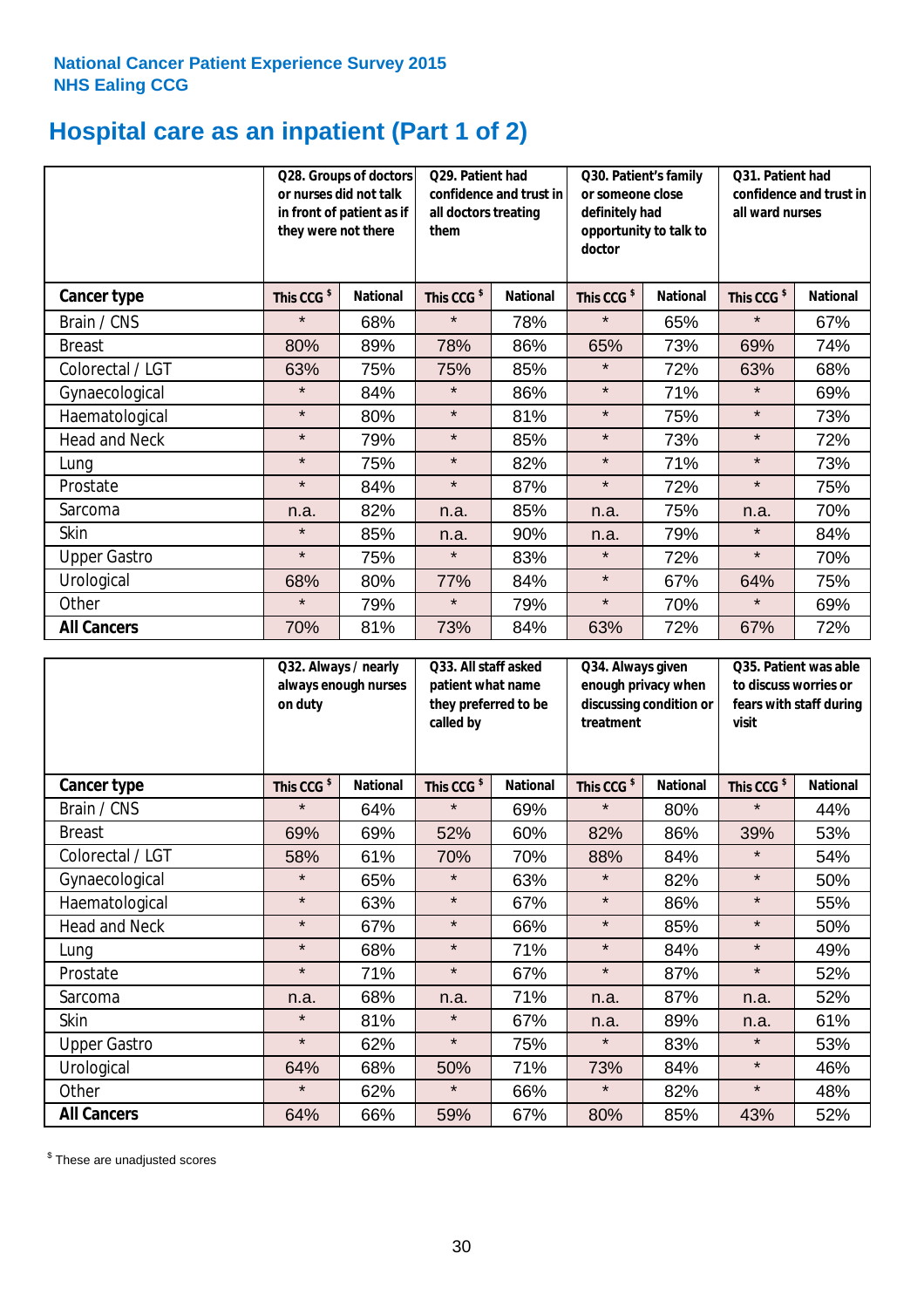# **Hospital care as an inpatient (Part 2 of 2)**

|                      | Q36. Hospital staff<br>definitely did<br>everything to help<br>control pain |                 | Q37. Always treated<br>with respect and<br>dignity by staff |                 | Q38. Given clear<br>written information<br>about what should /<br>should not do post<br>discharge |                 | Q39. Staff told patient<br>who to contact if<br>worried post discharge |                 |  |
|----------------------|-----------------------------------------------------------------------------|-----------------|-------------------------------------------------------------|-----------------|---------------------------------------------------------------------------------------------------|-----------------|------------------------------------------------------------------------|-----------------|--|
| Cancer type          | This CCG <sup>\$</sup>                                                      | <b>National</b> | This CCG <sup>\$</sup>                                      | <b>National</b> | This CCG <sup>\$</sup>                                                                            | <b>National</b> | This CCG <sup>\$</sup>                                                 | <b>National</b> |  |
| Brain / CNS          | $\star$                                                                     | 82%             | $\star$                                                     | 84%             | $\star$                                                                                           | 79%             | $\star$                                                                | 91%             |  |
| <b>Breast</b>        | 88%                                                                         | 86%             | 82%                                                         | 88%             | 69%                                                                                               | 90%             | 84%                                                                    | 95%             |  |
| Colorectal / LGT     | 83%                                                                         | 84%             | 88%                                                         | 86%             | 77%                                                                                               | 83%             | 95%                                                                    | 94%             |  |
| Gynaecological       | $\star$                                                                     | 83%             | $\star$                                                     | 85%             | $\star$                                                                                           | 86%             | $\star$                                                                | 93%             |  |
| Haematological       | $\star$                                                                     | 84%             | $\star$                                                     | 89%             | $\star$                                                                                           | 79%             | $\star$                                                                | 95%             |  |
| <b>Head and Neck</b> | $\star$                                                                     | 84%             | $\star$                                                     | 88%             | $\star$                                                                                           | 86%             | $\star$                                                                | 92%             |  |
| Lung                 | $\star$                                                                     | 83%             | $\star$                                                     | 87%             | $\star$                                                                                           | 81%             | $\star$                                                                | 92%             |  |
| Prostate             | $\star$                                                                     | 85%             | $\star$                                                     | 91%             | $\star$                                                                                           | 87%             | $\star$                                                                | 94%             |  |
| Sarcoma              | n.a.                                                                        | 86%             | n.a.                                                        | 91%             | n.a.                                                                                              | 83%             | n.a.                                                                   | 94%             |  |
| Skin                 | n.a.                                                                        | 88%             | n.a.                                                        | 93%             | n.a.                                                                                              | 91%             | n.a.                                                                   | 97%             |  |
| <b>Upper Gastro</b>  | $\star$                                                                     | 83%             | $\star$                                                     | 86%             | $\star$                                                                                           | 79%             | $\star$                                                                | 93%             |  |
| Urological           | $\star$                                                                     | 80%             | 82%                                                         | 88%             | 81%                                                                                               | 83%             | 81%                                                                    | 90%             |  |
| Other                | $\star$                                                                     | 82%             | $\star$                                                     | 85%             | $\star$                                                                                           | 80%             | $\star$                                                                | 92%             |  |
| <b>All Cancers</b>   | 82%                                                                         | 84%             | 81%                                                         | 87%             | 76%                                                                                               | 84%             | 88%                                                                    | 94%             |  |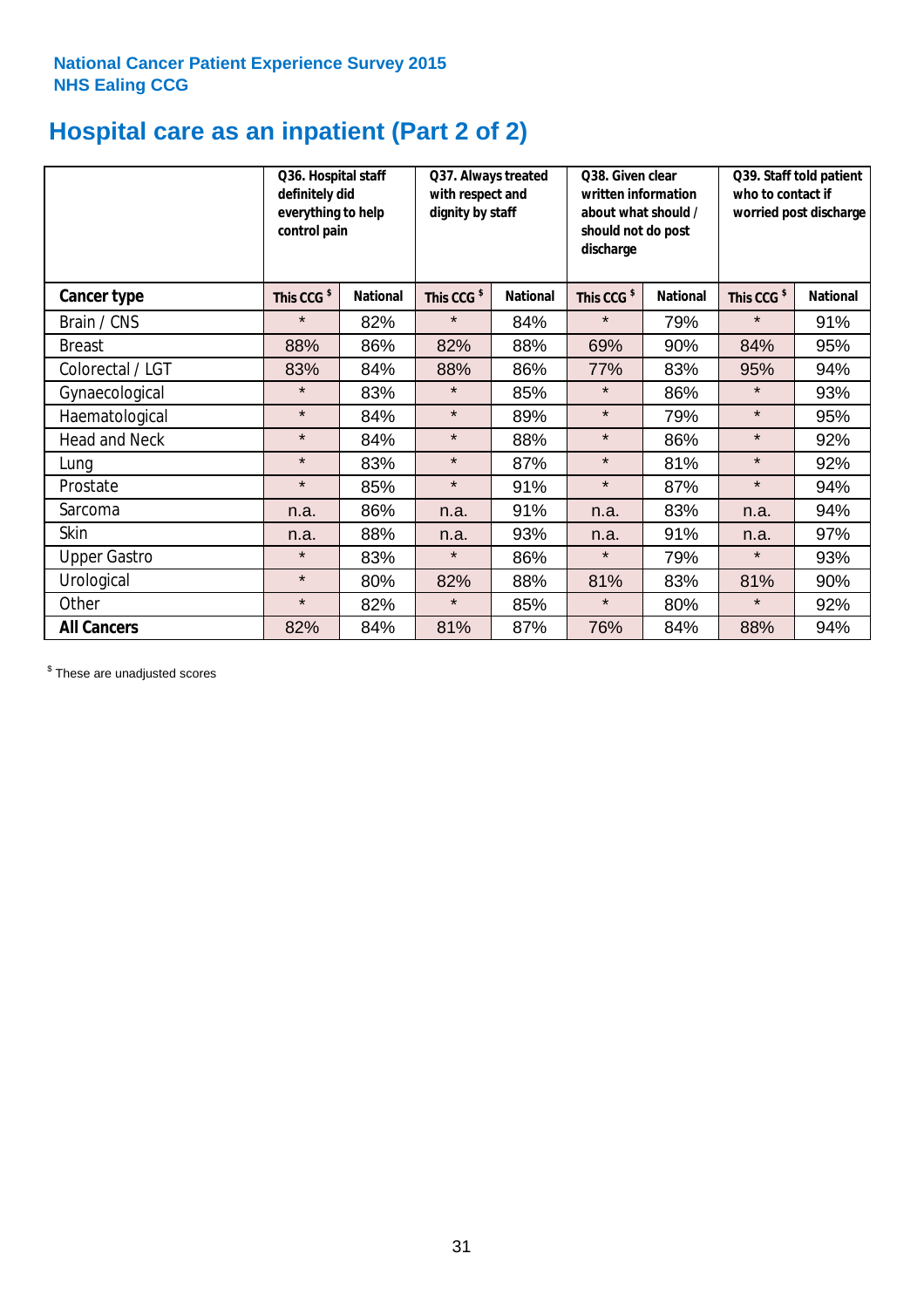# **Hospital care as a day patient / outpatient**

|                      | to discuss worries or<br>visit | Q41. Patient was able<br>fears with staff during | Q42. Doctor had the<br>right notes and other<br>documentation with<br>them |                 | Q44. Beforehand<br>patient had all<br>information needed<br>about radiotherapy<br>treatment |                 | Q45. Patient given<br>understandable<br>information about<br>whether radiotherapy<br>was working |                 |
|----------------------|--------------------------------|--------------------------------------------------|----------------------------------------------------------------------------|-----------------|---------------------------------------------------------------------------------------------|-----------------|--------------------------------------------------------------------------------------------------|-----------------|
| <b>Cancer type</b>   | This CCG <sup>\$</sup>         | <b>National</b>                                  | This CCG <sup>\$</sup>                                                     | <b>National</b> | This CCG <sup>\$</sup>                                                                      | <b>National</b> | This CCG <sup>\$</sup>                                                                           | <b>National</b> |
| Brain / CNS          | $\star$                        | 65%                                              | n.a.                                                                       | 94%             | n.a.                                                                                        | 85%             | n.a.                                                                                             | 52%             |
| <b>Breast</b>        | 49%                            | 70%                                              | 98%                                                                        | 95%             | 62%                                                                                         | 87%             | 44%                                                                                              | 60%             |
| Colorectal / LGT     | 63%                            | 73%                                              | 96%                                                                        | 95%             | $\star$                                                                                     | 85%             | $\star$                                                                                          | 55%             |
| Gynaecological       | $\star$                        | 70%                                              | $\star$                                                                    | 96%             | $\star$                                                                                     | 85%             | $\star$                                                                                          | 64%             |
| Haematological       | 73%                            | 74%                                              | 97%                                                                        | 97%             | $\star$                                                                                     | 82%             | $\star$                                                                                          | 64%             |
| <b>Head and Neck</b> | $\star$                        | 69%                                              | $\star$                                                                    | 95%             | $\star$                                                                                     | 86%             | $\star$                                                                                          | 60%             |
| Lung                 | $\star$                        | 69%                                              | $\star$                                                                    | 96%             | $\star$                                                                                     | 86%             | $\star$                                                                                          | 59%             |
| Prostate             | $\star$                        | 69%                                              | $\star$                                                                    | 95%             | $\star$                                                                                     | 88%             | $\star$                                                                                          | 61%             |
| Sarcoma              | n.a.                           | 68%                                              | $\star$                                                                    | 97%             | n.a.                                                                                        | 88%             | n.a.                                                                                             | 63%             |
| Skin                 | $\star$                        | 73%                                              | $\star$                                                                    | 96%             | n.a.                                                                                        | 81%             | n.a.                                                                                             | 63%             |
| <b>Upper Gastro</b>  | $\star$                        | 68%                                              | $\star$                                                                    | 95%             | $\star$                                                                                     | 85%             | $\star$                                                                                          | 57%             |
| Urological           | $\star$                        | 65%                                              | $\star$                                                                    | 95%             | $\star$                                                                                     | 81%             | $\star$                                                                                          | 53%             |
| Other                | $\star$                        | 67%                                              | 92%                                                                        | 95%             | $\star$                                                                                     | 83%             | $\star$                                                                                          | 59%             |
| <b>All Cancers</b>   | 60%                            | 70%                                              | 96%                                                                        | 96%             | 76%                                                                                         | 86%             | 52%                                                                                              | 60%             |

|                      | Q47. Beforehand<br>patient had all<br>information needed<br>about chemotherapy<br>treatment |                 | Q48. Patient given<br>understandable<br>information about<br>whether<br>chemotherapy was<br>working |                 |  |
|----------------------|---------------------------------------------------------------------------------------------|-----------------|-----------------------------------------------------------------------------------------------------|-----------------|--|
| <b>Cancer type</b>   | This CCG <sup>\$</sup>                                                                      | <b>National</b> | This CCG <sup>\$</sup>                                                                              | <b>National</b> |  |
| Brain / CNS          | n.a.                                                                                        | 82%             | n.a.                                                                                                | 57%             |  |
| <b>Breast</b>        | 76%                                                                                         | 83%             | 50%                                                                                                 | 62%             |  |
| Colorectal / LGT     | 83%                                                                                         | 86%             | 81%                                                                                                 | 65%             |  |
| Gynaecological       | $\star$                                                                                     | 86%             | $\star$                                                                                             | 68%             |  |
| Haematological       | 88%<br>85%                                                                                  |                 | 80%                                                                                                 | 75%             |  |
| <b>Head and Neck</b> | $\star$                                                                                     | 80%             | $\star$                                                                                             | 52%             |  |
| Lung                 | $\star$                                                                                     | 85%             | $\star$                                                                                             | 68%             |  |
| Prostate             | $\star$                                                                                     | 83%             | $\star$                                                                                             | 69%             |  |
| Sarcoma              | n.a.                                                                                        | 82%             | n.a.                                                                                                | 70%             |  |
| Skin                 | $\star$                                                                                     | 92%             | n.a.                                                                                                | 80%             |  |
| <b>Upper Gastro</b>  | $\star$                                                                                     | 83%             | $\star$                                                                                             | 64%             |  |
| Urological           | $\star$                                                                                     | 83%             | $\star$                                                                                             | 66%             |  |
| Other                | $\star$                                                                                     | 85%             | $\star$                                                                                             | 70%             |  |
| <b>All Cancers</b>   | 85%                                                                                         | 84%             | 71%                                                                                                 | 68%             |  |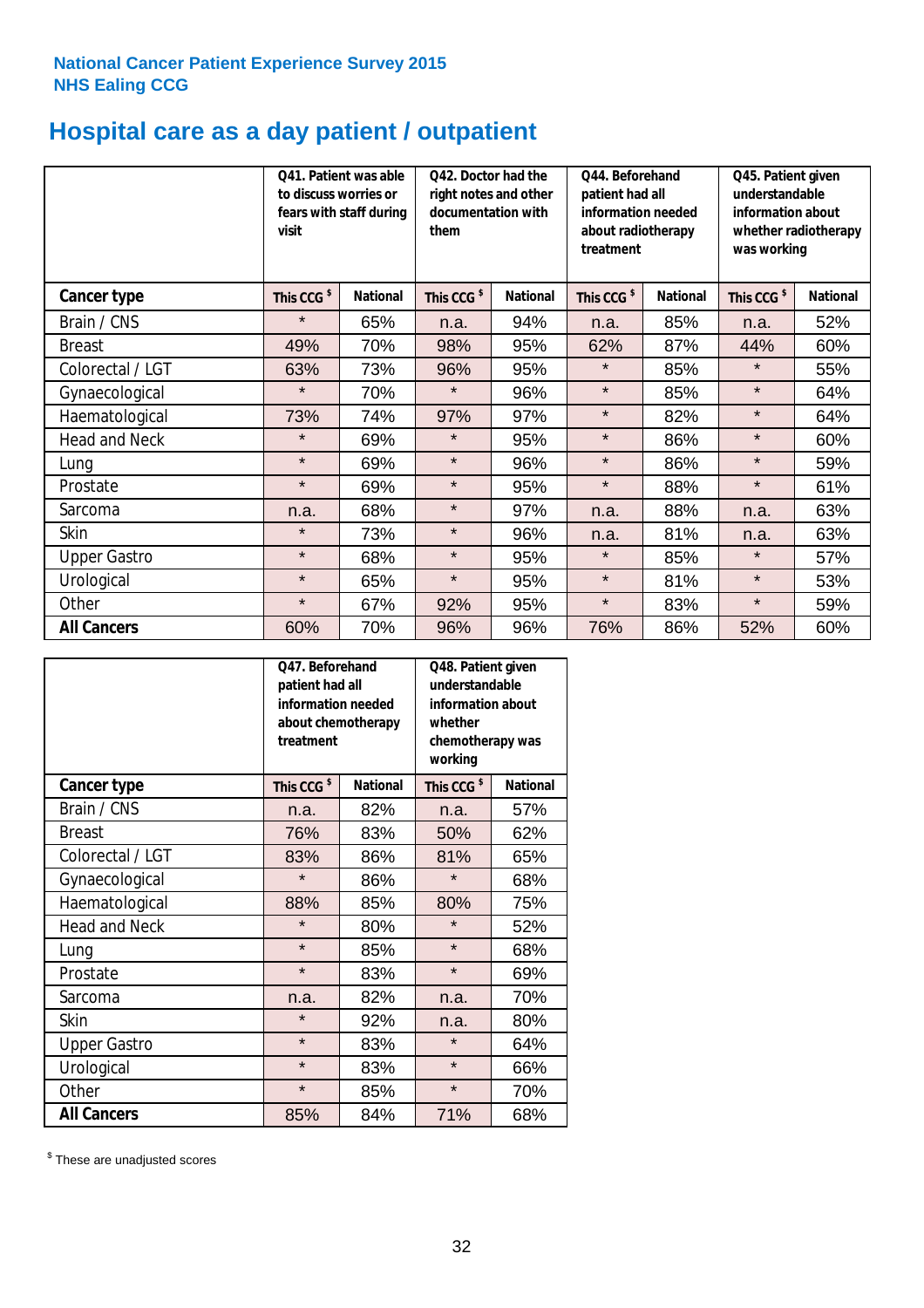# **Home care and support**

|                      | Q49. Hospital staff<br>gave family or | someone close all the<br>information needed to<br>help with care at home | Q50. Patient definitely<br>given enough support<br>from health or social<br>services during<br>treatment |                 | Q51. Patient definitely<br>given enough support<br>from health or social<br>services after<br>treatment |                 |
|----------------------|---------------------------------------|--------------------------------------------------------------------------|----------------------------------------------------------------------------------------------------------|-----------------|---------------------------------------------------------------------------------------------------------|-----------------|
| <b>Cancer type</b>   | This CCG <sup>\$</sup>                | <b>National</b>                                                          | This CCG <sup>\$</sup>                                                                                   | <b>National</b> | This CCG <sup>\$</sup>                                                                                  | <b>National</b> |
| Brain / CNS          | $\star$                               | 56%                                                                      | $\star$                                                                                                  | 44%             | $\star$                                                                                                 | 44%             |
| <b>Breast</b>        | 43%                                   | 57%                                                                      | 35%                                                                                                      | 54%             | 33%                                                                                                     | 40%             |
| Colorectal / LGT     | 65%                                   | 60%                                                                      | 52%                                                                                                      | 62%             | $\star$                                                                                                 | 52%             |
| Gynaecological       | $\star$                               | 56%                                                                      | $\star$                                                                                                  | 52%             | $\star$                                                                                                 | 42%             |
| Haematological       | 60%                                   | 60%                                                                      | 46%                                                                                                      | 52%             | 48%                                                                                                     | 43%             |
| <b>Head and Neck</b> | $\star$                               | 59%                                                                      | $\star$                                                                                                  | 53%             | $\star$                                                                                                 | 50%             |
| Lung                 | $\star$                               | 57%                                                                      | $\star$                                                                                                  | 52%             | $\star$                                                                                                 | 42%             |
| Prostate             | $\star$                               | 55%                                                                      | $\star$                                                                                                  | 47%             | n.a.                                                                                                    | 43%             |
| Sarcoma              | n.a.                                  | 59%                                                                      | n.a.                                                                                                     | 58%             | n.a.                                                                                                    | 53%             |
| Skin                 | $\star$                               | 67%                                                                      | $\star$                                                                                                  | 58%             | $\star$                                                                                                 | 61%             |
| <b>Upper Gastro</b>  | $\star$                               | 59%                                                                      | $\star$                                                                                                  | 54%             | $\star$                                                                                                 | 45%             |
| Urological           | $\star$                               | 55%                                                                      | $\star$                                                                                                  | 47%             | $\star$                                                                                                 | 44%             |
| Other                | 43%                                   | 54%                                                                      | $\star$                                                                                                  | 55%             | $\star$                                                                                                 | 48%             |
| <b>All Cancers</b>   | 55%                                   | 58%                                                                      | 45%                                                                                                      | 54%             | 39%                                                                                                     | 45%             |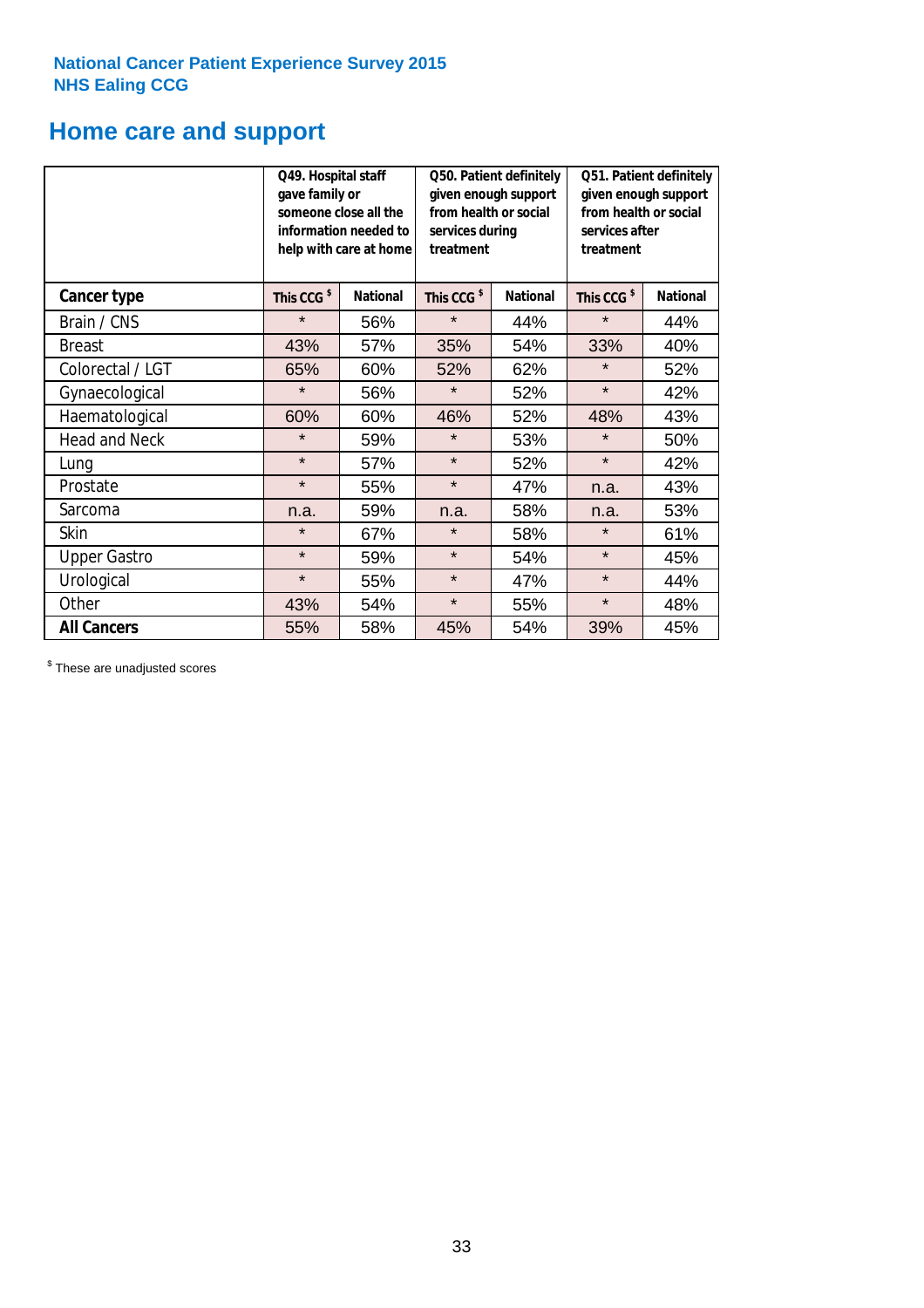# **Care from your general practice**

|                      | information about<br>treatment | Q52. GP given enough<br>patient's condition and | O53. Practice staff<br>definitely did<br>everything they could<br>to support patient |                 |  |
|----------------------|--------------------------------|-------------------------------------------------|--------------------------------------------------------------------------------------|-----------------|--|
| <b>Cancer type</b>   | This CCG <sup>\$</sup>         | <b>National</b>                                 | This CCG <sup>\$</sup>                                                               | <b>National</b> |  |
| Brain / CNS          | $\star$                        | 94%                                             | n.a.                                                                                 | 59%             |  |
| <b>Breast</b>        | 94%                            | 96%                                             | 63%                                                                                  | 63%             |  |
| Colorectal / LGT     | 96%                            | 95%                                             | 67%                                                                                  | 63%             |  |
| Gynaecological       | $\star$<br>95%                 |                                                 | $\star$                                                                              | 59%             |  |
| Haematological       | 96%                            | 96%                                             |                                                                                      | 61%             |  |
| <b>Head and Neck</b> | $\star$                        | 93%                                             | $\star$                                                                              | 60%             |  |
| Lung                 | $\star$                        | 95%                                             | $\star$                                                                              | 62%             |  |
| Prostate             | $\star$                        | 95%                                             | $\star$                                                                              | 67%             |  |
| Sarcoma              | $\star$                        | 97%                                             | $\star$                                                                              | 65%             |  |
| Skin                 | $\star$                        | 97%                                             | $\star$                                                                              | 71%             |  |
| <b>Upper Gastro</b>  | $\star$                        | 94%                                             | $\star$                                                                              | 62%             |  |
| Urological           | 95%                            | 95%                                             | $\star$                                                                              | 64%             |  |
| Other                | 91%                            | 95%                                             | $\star$                                                                              | 61%             |  |
| <b>All Cancers</b>   | 96%                            | 95%                                             | 58%                                                                                  | 63%             |  |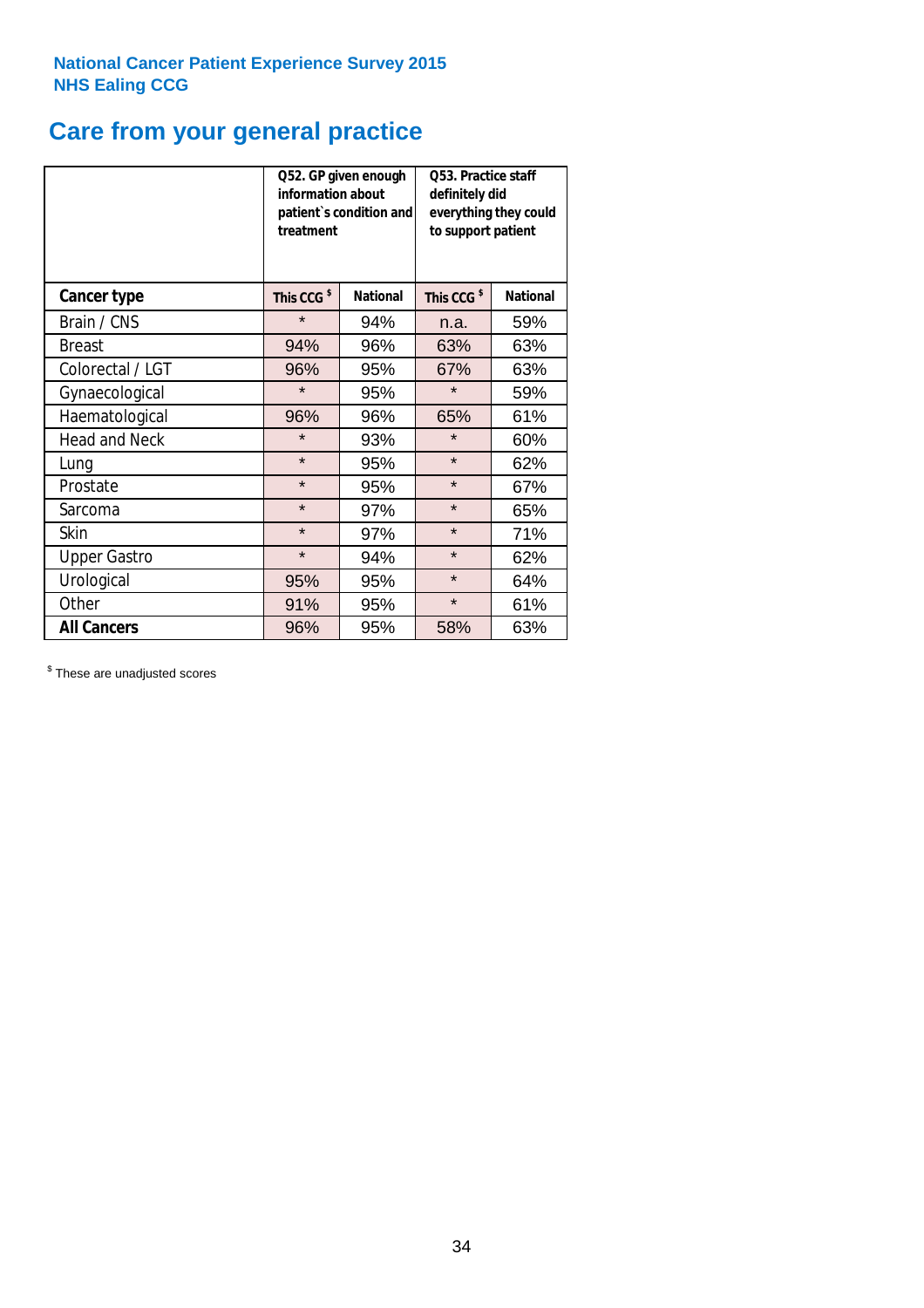# **Your overall NHS care**

|                      | together               | Q54. Hospital and<br>community staff<br>always worked well |                        | Q55. Patient given a | Q56. Overall the<br>administration of the<br>care was very good /<br>qood |                 | Q57. Length of time for<br>attending clinics and<br>appointments was<br>right |                 |
|----------------------|------------------------|------------------------------------------------------------|------------------------|----------------------|---------------------------------------------------------------------------|-----------------|-------------------------------------------------------------------------------|-----------------|
| Cancer type          | This CCG <sup>\$</sup> | <b>National</b>                                            | This CCG <sup>\$</sup> | <b>National</b>      | This CCG <sup>\$</sup>                                                    | <b>National</b> | This CCG <sup>\$</sup>                                                        | <b>National</b> |
| Brain / CNS          | $\star$                | 45%                                                        | n.a.                   | 29%                  | $\star$                                                                   | 84%             | $\star$                                                                       | 60%             |
| <b>Breast</b>        | 50%                    | 60%                                                        | 33%                    | 35%                  | 85%                                                                       | 90%             | 57%                                                                           | 64%             |
| Colorectal / LGT     | 50%                    | 60%                                                        | 30%                    | 36%                  | 88%                                                                       | 88%             | 76%                                                                           | 68%             |
| Gynaecological       | $\star$                | 58%                                                        | $\star$                | 29%                  | $\star$                                                                   | 89%             | $\star$                                                                       | 66%             |
| Haematological       | 65%                    | 63%                                                        | 38%                    | 33%                  | 91%                                                                       | 92%             | 66%                                                                           | 62%             |
| <b>Head and Neck</b> | $\star$                | 58%                                                        | $\star$                | 34%                  | $\star$                                                                   | 89%             | $\star$                                                                       | 65%             |
| Lung                 | $\star$                | 63%                                                        | $\star$                | 32%                  | $\star$                                                                   | 89%             | $\star$                                                                       | 70%             |
| Prostate             | $\star$                | 63%                                                        | $\star$                | 36%                  | $\star$                                                                   | 87%             | $\star$                                                                       | 71%             |
| Sarcoma              | $\star$                | 60%                                                        | $\star$                | 31%                  | $\star$                                                                   | 90%             | $\star$                                                                       | 63%             |
| Skin                 | $\star$                | 69%                                                        | $\star$                | 39%                  | $\star$                                                                   | 89%             | $\star$                                                                       | 73%             |
| <b>Upper Gastro</b>  | $\star$                | 58%                                                        | $\star$                | 36%                  | $\star$                                                                   | 88%             | $\star$                                                                       | 66%             |
| Urological           | 43%                    | 62%                                                        | $\star$                | 26%                  | 75%                                                                       | 84%             | 58%                                                                           | 73%             |
| Other                | 50%                    | 56%                                                        | $\star$                | 29%                  | 81%                                                                       | 87%             | 52%                                                                           | 61%             |
| <b>All Cancers</b>   | 55%                    | 61%                                                        | 33%                    | 33%                  | 87%                                                                       | 89%             | 60%                                                                           | 66%             |

|                      | Q58. Taking part in<br>cancer research | discussed with patient | Q59. Patient's average<br>rating of care scored<br>from very poor to very<br>good |                 |  |
|----------------------|----------------------------------------|------------------------|-----------------------------------------------------------------------------------|-----------------|--|
| <b>Cancer type</b>   | This CCG <sup>\$</sup>                 | <b>National</b>        | This CCG <sup>\$</sup>                                                            | <b>National</b> |  |
| Brain / CNS          | $\star$                                | 32%                    | $\star$                                                                           | 8.5             |  |
| <b>Breast</b>        | 45%                                    | 28%                    | 8.4                                                                               | 8.8             |  |
| Colorectal / LGT     | 52%                                    | 22%                    | 9.1                                                                               | 8.7             |  |
| Gynaecological       | $\star$<br>27%                         |                        | $\star$                                                                           | 8.7             |  |
| Haematological       | 40%                                    | 36%                    | 8.7                                                                               | 8.8             |  |
| <b>Head and Neck</b> | $\star$                                | 21%                    | $\star$                                                                           | 8.6             |  |
| Lung                 | $\star$                                | 34%                    | $\star$                                                                           | 8.6             |  |
| Prostate             | $\star$                                | 35%                    | $\star$                                                                           | 8.6             |  |
| Sarcoma              | $\star$                                | 29%                    | $\star$                                                                           | 8.7             |  |
| Skin                 | $\star$                                | 17%                    | $\star$                                                                           | 8.9             |  |
| <b>Upper Gastro</b>  | $\star$                                | 30%                    | $\star$                                                                           | 8.6             |  |
| Urological           | 22%                                    | 14%                    | 7.9                                                                               | 8.5             |  |
| Other                | 31%                                    | 31%                    | 8.4                                                                               | 8.6             |  |
| <b>All Cancers</b>   | 40%                                    | 28%                    | 8.5                                                                               | 8.7             |  |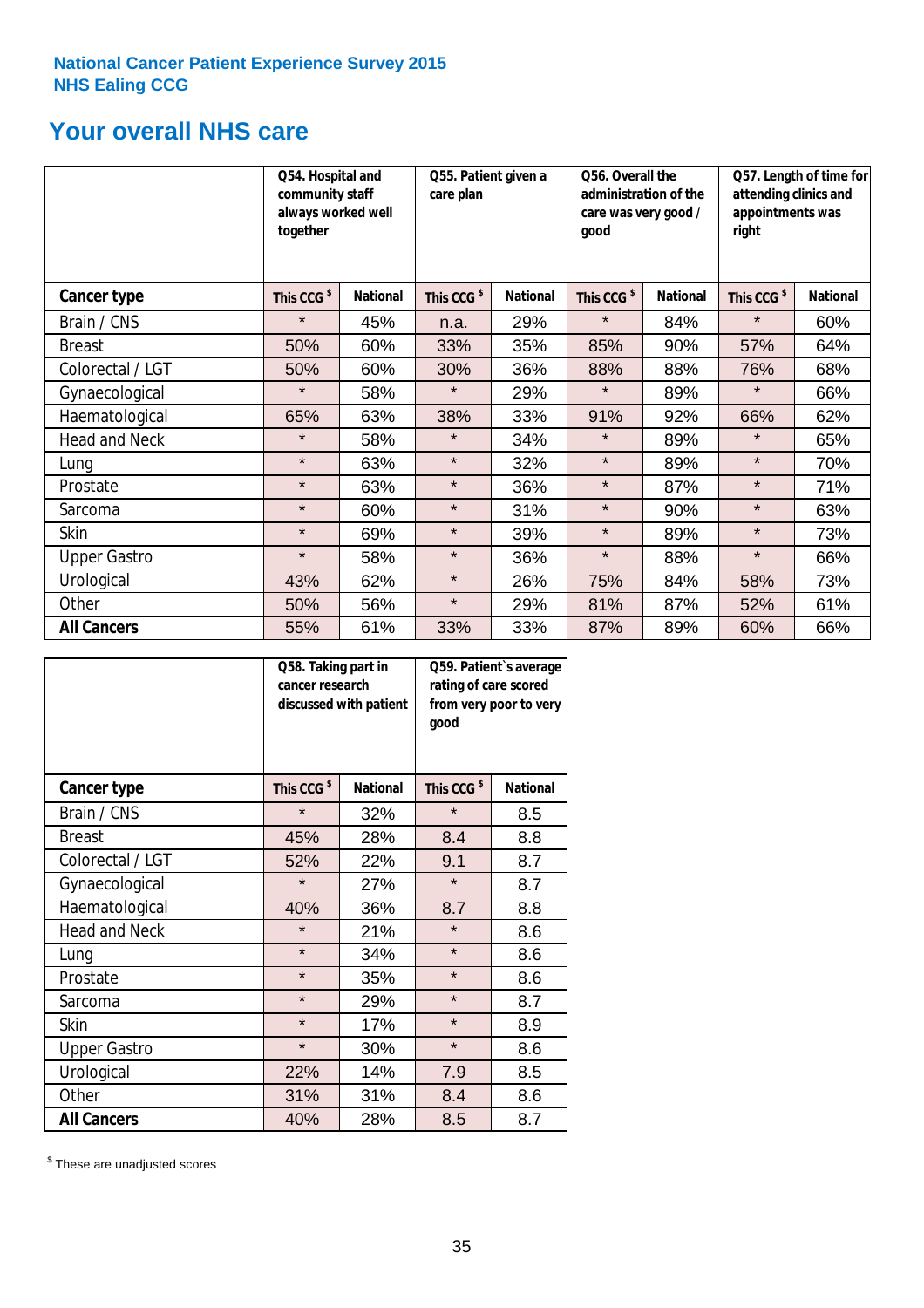# **Annex**

# **Methodology**

The sample for the survey included all adult (aged 16 and over) NHS patients, with a confirmed primary diagnosis of cancer, discharged from an NHS Trust after an inpatient episode or day case attendance for cancer related treatment in the months of April, May and June 2015.

The patients included in the sample had relevant cancer ICD10 codes (C00-99 excluding C44 and C84, and D05) in the first diagnosis field of their patient records, applied to their patient files by the relevant NHS Trust, and were alive at the point at which fieldwork commenced. Deceased checks were undertaken on up to three occasions during fieldwork, to ensure that questionnaires were not sent to patients who had died since their treatment.

Trust samples were checked rigorously for duplicates and patient lists were also de-duplicated nationally to ensure that patients did not receive multiple copies of questionnaires.

The fieldwork for the survey was undertaken between October 2015 and March 2016.

For the first time, the survey used a mixed mode methodology. Questionnaires were sent by post with two reminders where necesssary, but also included an option to complete online. A Freephone helpline was available for respondents to ask questions about the survey, to enable them to complete their questionnaires over the phone, and to provide access to a translation and interpreting facility for those whose first language was not English.

The Health Research Authority supported the survey by granting Section 251 approval.

# **Further information**

Further information on survey methodology, as well as all of the national and local reports and data, is available at www.ncpes.co.uk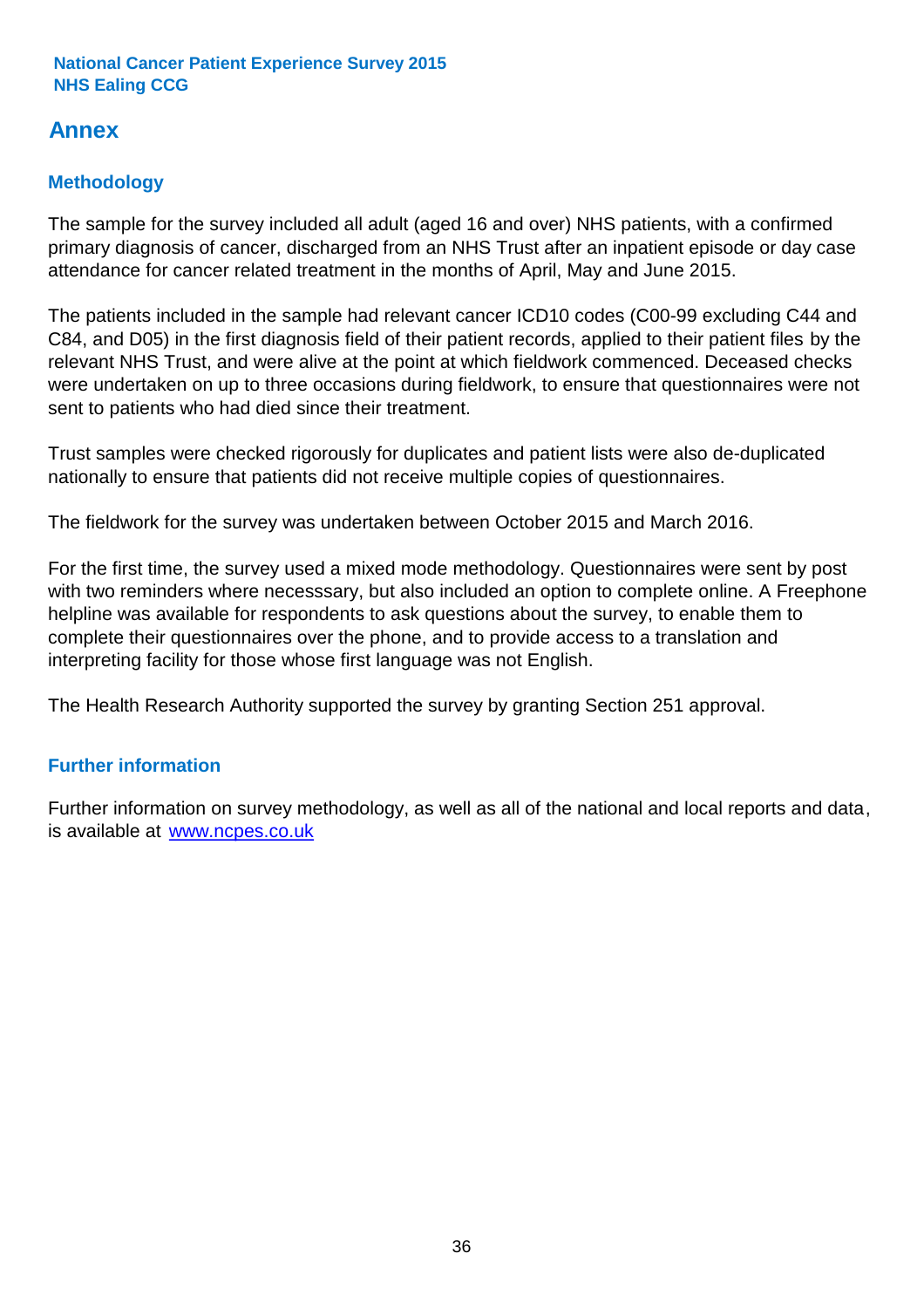### **Redevelopment of the 2015 survey**

A number of significant changes have been made to the National Cancer Patient Experience Survey in 2015:

- the length of the questionnaire has been reduced
- response options have been reviewed and changed to make them consistent throughout the survey
- some of the questions and / or answer options have been changed so that they are now in line with questions in other patient surveys (e.g. the Care Quality Commission national patient surveys), to improve comparability between them
- the topic areas within the questionnaire have been redesigned to capture the whole patient journey.

There are 50 questions in the questionnaire that relate directly to patient experience. Of these, 14 remain unchanged from previous years; and a further 21 have been slightly amended. We draw caution in directly comparing data from the 2015 survey to the findings of the previous CPES surveys, even for identical questions. Changes in the structure of the survey instrument (questionnaire) and also the administration of the survey (calendar period and length of time from sampling to field work start and completion) may influence nationwide averages, although these features will not greatly impact on relative comparisons (e.g. between patient groups or hospitals).

The other 15 questions are either new or substantially changed from previous years.

It is expected that there will be few, if any changes, to the questionnaire going forward so we will be able to compare the results year on year. Where changes are necessary they are expected to be for methodological reasons or to improve question reliability.

Another significant change in 2015 is that an online version of the questionnaire has been developed. The online version was developed to make the questionnaire more accessible for respondents. This may have an impact on the demographic characteristics of the respondents. This may be an improvement if previously underrepresented groups have responded. However, changes to the demographics of respondents may have implications on the overall results - and again, leads us to draw caution in directly comparing results with previous years.

# **Official Statistics**

The 2015 survey data has been published for the first time as Official Statistics. The 2015 survey data has been produced and published in line with the Code of Practice for Official Statistics.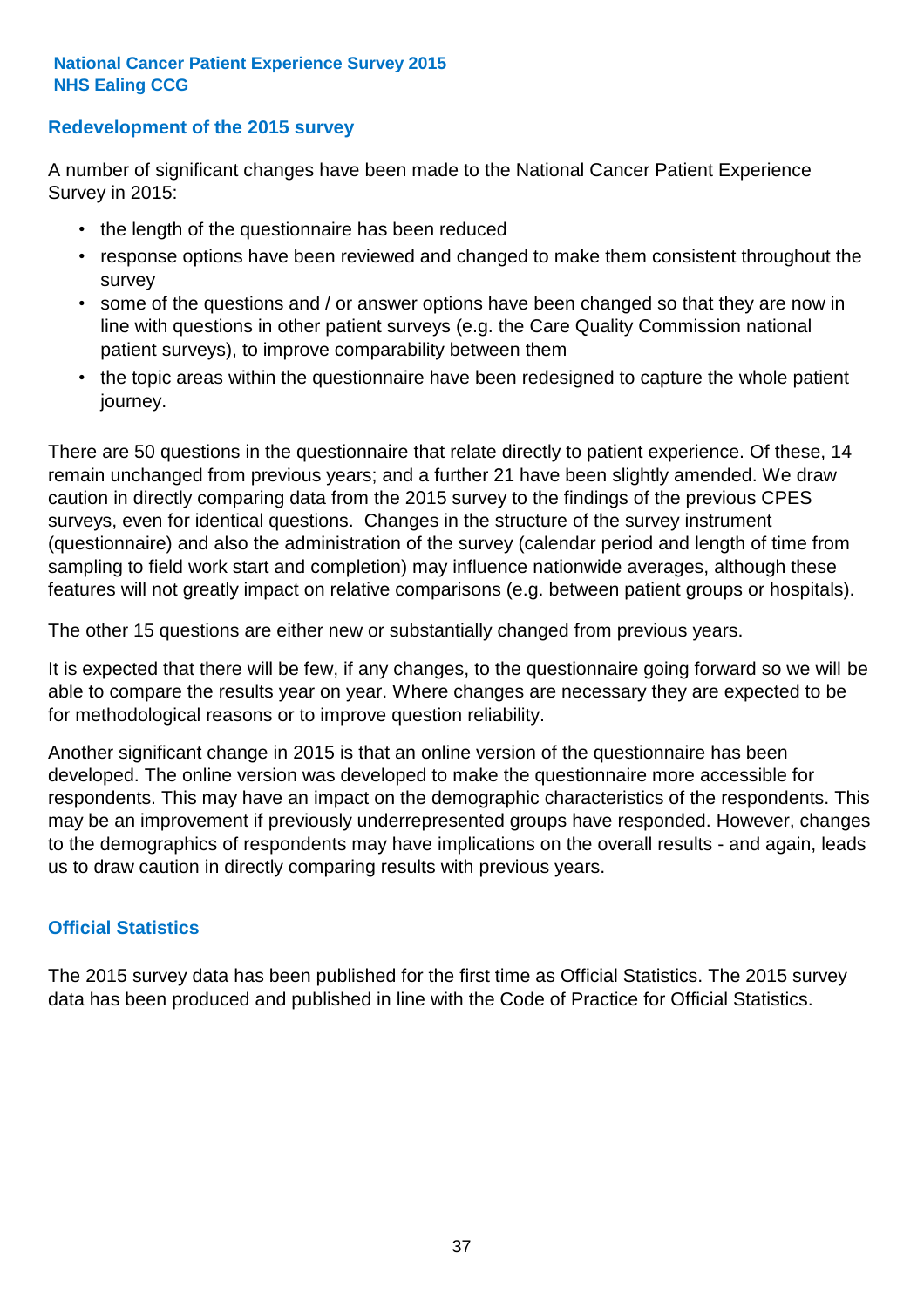# **Scoring methodologies**

49 of the 50 questions relating directly to patient experience have been summarised as the score of the percentage of patients who reported a positive experience. For example:

- question 6 asks: "Overall, how did you feel about the length of time you had to wait for your test to be done?". Responses have been recorded as positive only for those patients who selected the first option ("It was about right")
- question 11 asks: "When you were told you had cancer, were you given written information about the type of cancer you had?". Responses have been recorded as positive only for those patients who selected the first option ("Yes, and it was easy to understand").

Where options do not provide any information on positive/negative patient experience (e.g. "Don't know / can't remember"), they are excluded from the score.

The other question (question 59) asks respondents to rate their overall care on a scale of 0 to 10. Scores have been given as an average on this scale.

A copy of the 2015 questionnaire, marked up with all of these scoring conventions, is available at www.ncpes.co.uk

Further details on the scoring methodology can be found in the technical document for the survey, available at <u>www.ncpes.co.uk</u>

#### **Case-mix adjustment**

For the first time in 2015, case-mix adjusted findings are being presented alongside unadjusted results for CCGs. Case-mix adjustment allows us to account for the impact that differing patient populations might have on results. By using the case-mix adjusted estimates we can obtain a greater understanding of how a CCG is performing given their patient population.

The factors taken into account in this case-mix adjustment are gender, age, ethnic group, deprivation, and tumour group.

For further details on case-mix adjustment, please refer to the technical document for the survey, available at www.ncpes.co.uk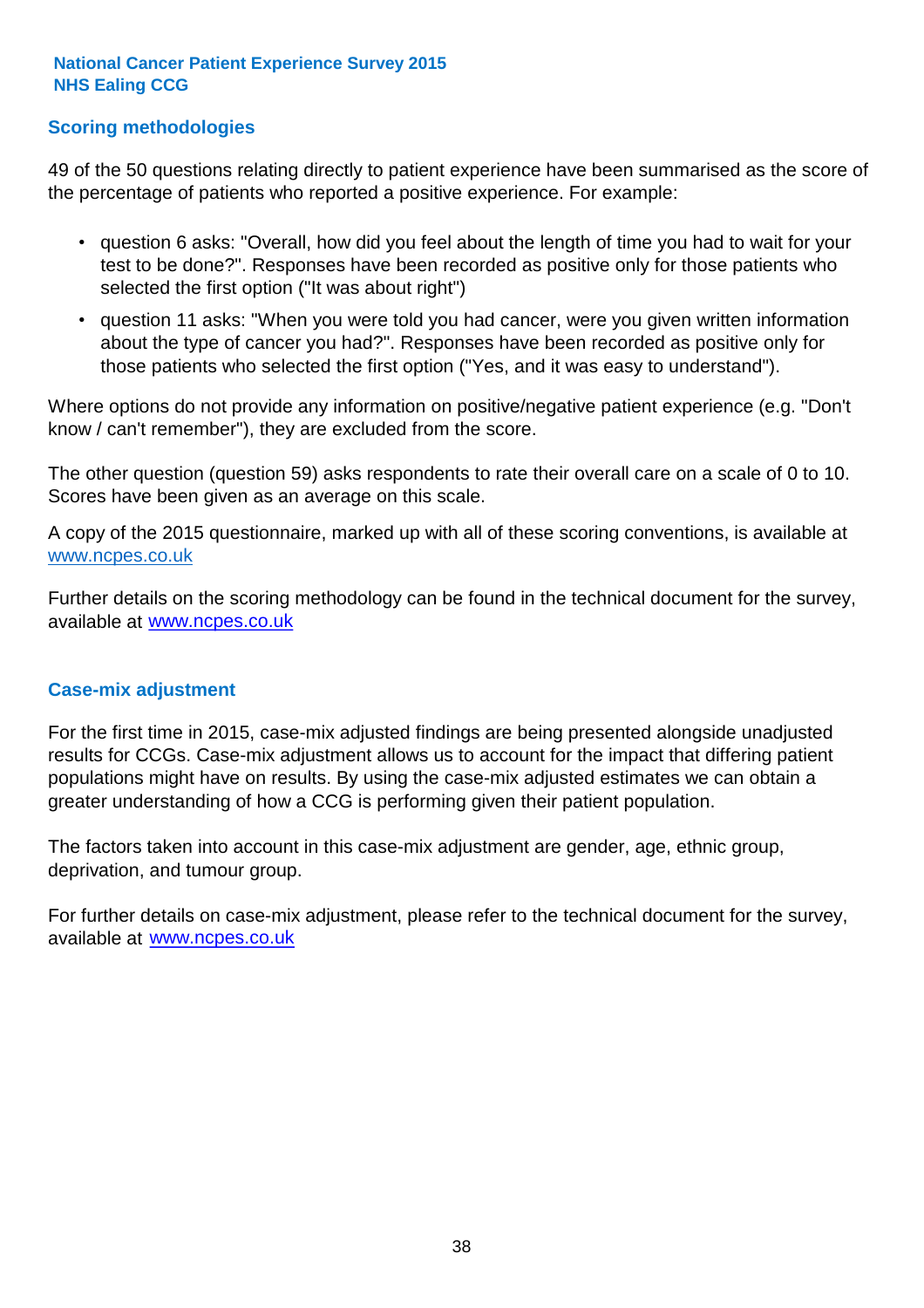# **Response Rates**

|                 | Sample<br><b>Size</b> | <b>Excluded</b> | <b>Adjusted</b><br><b>Sample</b> | <b>Not</b><br><b>Returned Refused</b> | Blank | <b>Completed</b> | Response<br>Rate |
|-----------------|-----------------------|-----------------|----------------------------------|---------------------------------------|-------|------------------|------------------|
| <b>National</b> | 116,991               | 8.719           | 108,272                          | 33,168                                | 3.918 | 71,186           | 66%              |
| 07W             | <b>580</b>            | 50              | 530                              | 248                                   | 13    | 269              | 51%              |

#### **Respondents by tumour group**

The tables below show the numbers of patients from each tumour group and the age and gender distribution of these patients.

| <b>Tumour Group</b>  | Number of<br>respondents* |  |  |
|----------------------|---------------------------|--|--|
| Brain / CNS          | 1                         |  |  |
| <b>Breast</b>        | 61                        |  |  |
| Gynaecological       | 15                        |  |  |
| Colorectal / LGT     | 35                        |  |  |
| Lung                 | 8                         |  |  |
| <b>Skin</b>          | 2                         |  |  |
| Haematological       | 72                        |  |  |
| <b>Upper Gastro</b>  | 14                        |  |  |
| Other                | 15                        |  |  |
| Urological           | 25                        |  |  |
| Prostate             | 9                         |  |  |
| Sarcoma              | 1                         |  |  |
| <b>Head and Neck</b> | 11                        |  |  |

*\* These figures may not match the numerator for all questions in the 'Comparisons by tumour group' section of this report, because not all questions were answered by all respondents.*

# **Respondents by age and gender**

The questionnaire asked respondents to give their year of birth. This information has been amalgamated into 8 age bands. The age and gender distribution for the CCG was as follows:

|             | 16-24  | 25-34 | 35-44 | 45-54 | 55-64 | 65-74 | 75-84 | $85+$ | Total |
|-------------|--------|-------|-------|-------|-------|-------|-------|-------|-------|
| <b>Male</b> | $\sim$ |       |       | 9     | 20    | 38    | 30    |       | 111   |
| Female      |        |       | 9     | 25    | 43    | 42    | 31    |       | 158   |
| Total       | ⌒      |       | 15    | 34    | 63    | 80    | 61    |       | 269   |